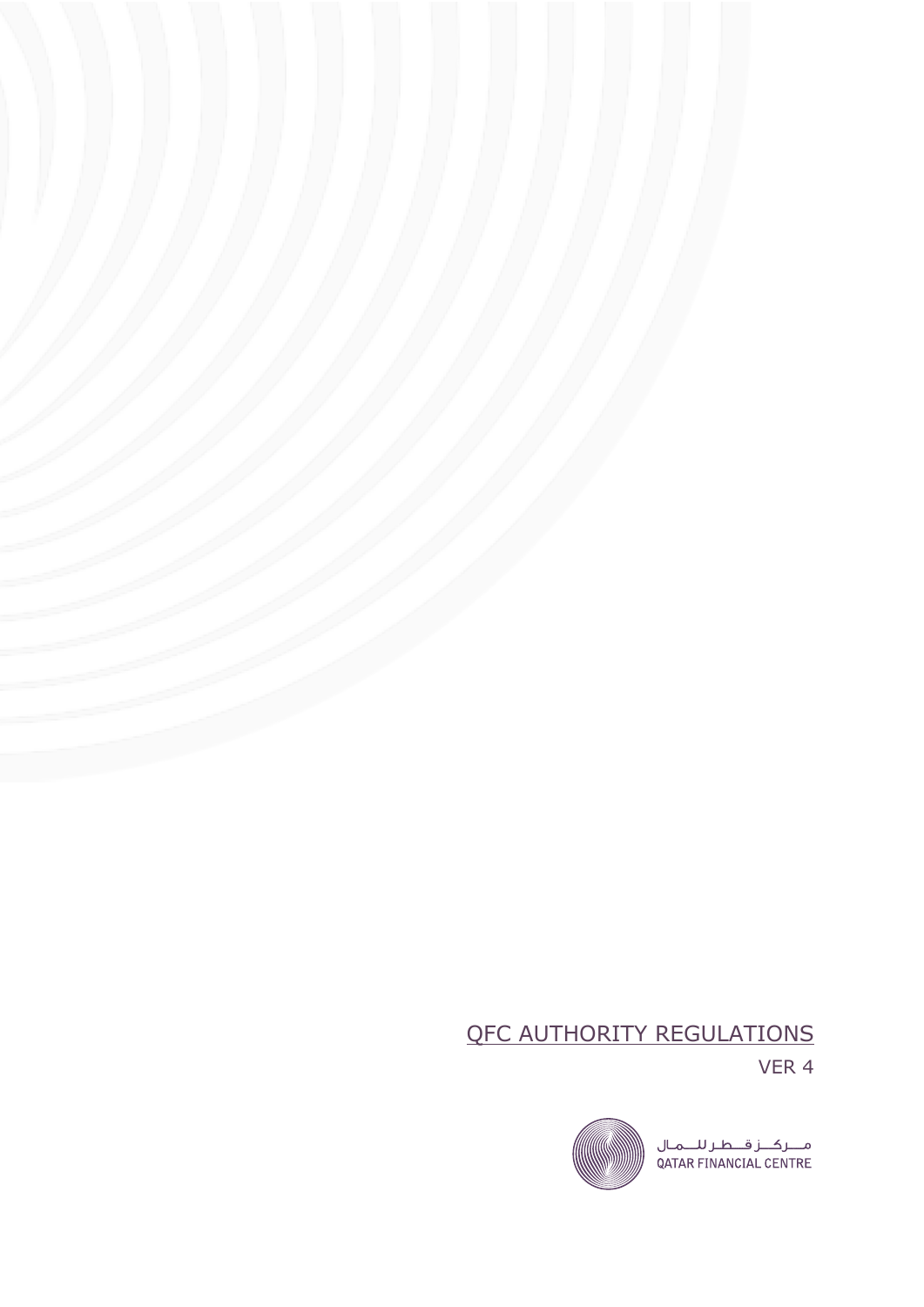**QATAR FINANCIAL CENTRE** REGULATION NO. 9 of 2006 **QFC AUTHORITY REGULATIONS** relating to the management, objectives, duties, functions, powers and constitution of the QFC Authority

These regulations are hereby enacted pursuant to Article 9 of Law No. (7) of 2005.

Mohammed Bin Hamad Bin Qassim Al-Thani

Minister of Commerce and Industry of the State of Qatar

Issued at:

The Qatar Financial Centre, Doha

On:

Corresponding to:

OG APRIL 2022<br>OS Ramadan 1443

 $\frac{1}{2}$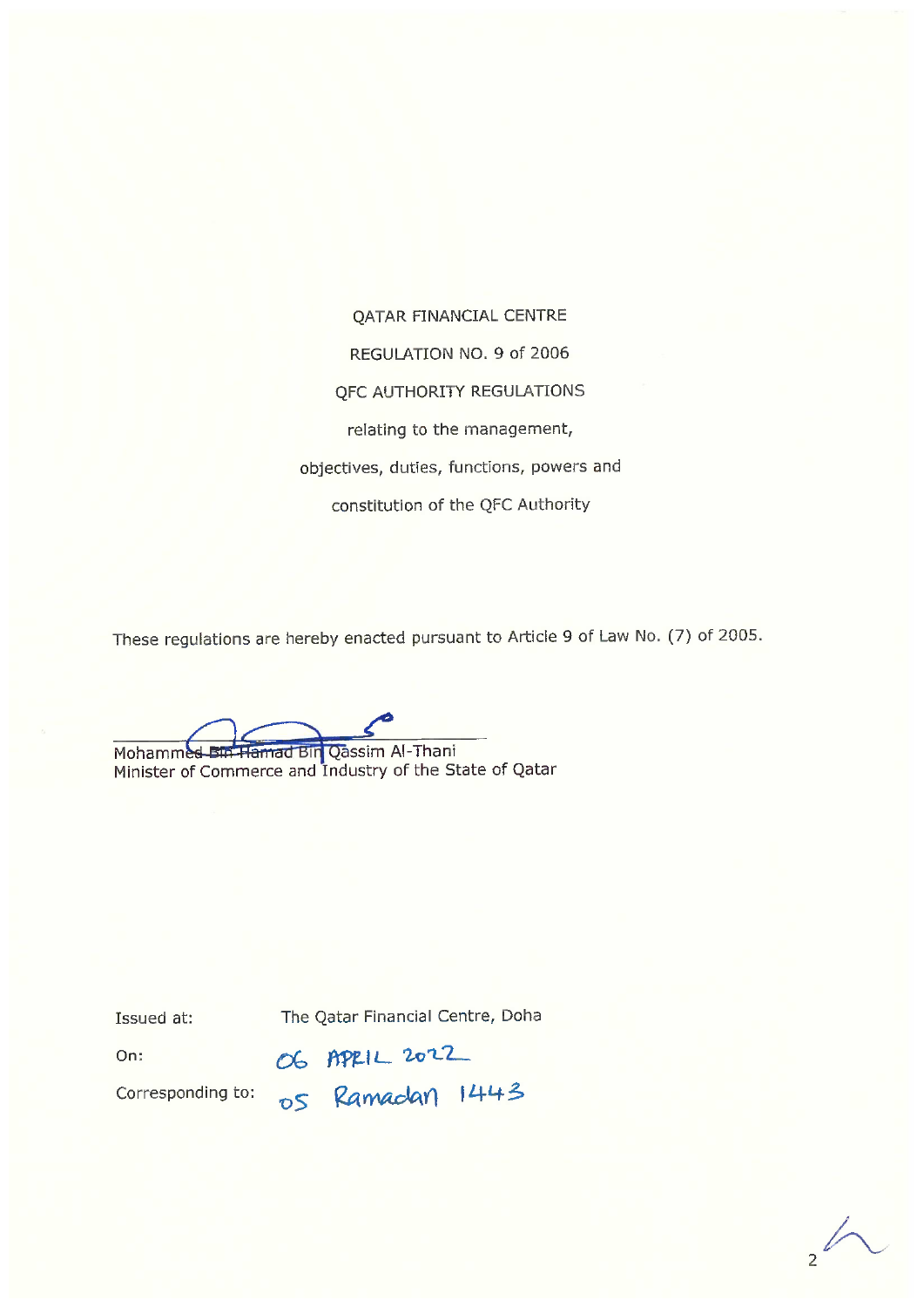# **CONTENTS**

| PART 1 - APPLICATION, COMMENCEMENT AND INTERPRETATION 4                    |  |
|----------------------------------------------------------------------------|--|
|                                                                            |  |
|                                                                            |  |
|                                                                            |  |
|                                                                            |  |
|                                                                            |  |
|                                                                            |  |
|                                                                            |  |
|                                                                            |  |
|                                                                            |  |
|                                                                            |  |
|                                                                            |  |
|                                                                            |  |
|                                                                            |  |
|                                                                            |  |
| Article 13 - Waiver or modification of Regulations and Rules  10           |  |
|                                                                            |  |
|                                                                            |  |
|                                                                            |  |
|                                                                            |  |
|                                                                            |  |
|                                                                            |  |
|                                                                            |  |
|                                                                            |  |
|                                                                            |  |
| PART 4 - LICENSING REQUIREMENTS AND PROCESS 16                             |  |
|                                                                            |  |
|                                                                            |  |
| Article 21 - Grant of Licence, variation or withdrawal and rejection of an |  |
|                                                                            |  |
|                                                                            |  |
|                                                                            |  |
| Article 23 - Own initiative action by the QFC Authority  19                |  |
|                                                                            |  |
|                                                                            |  |
|                                                                            |  |
| Article 26 - Language of Communication and Documentation  21               |  |
|                                                                            |  |
|                                                                            |  |
|                                                                            |  |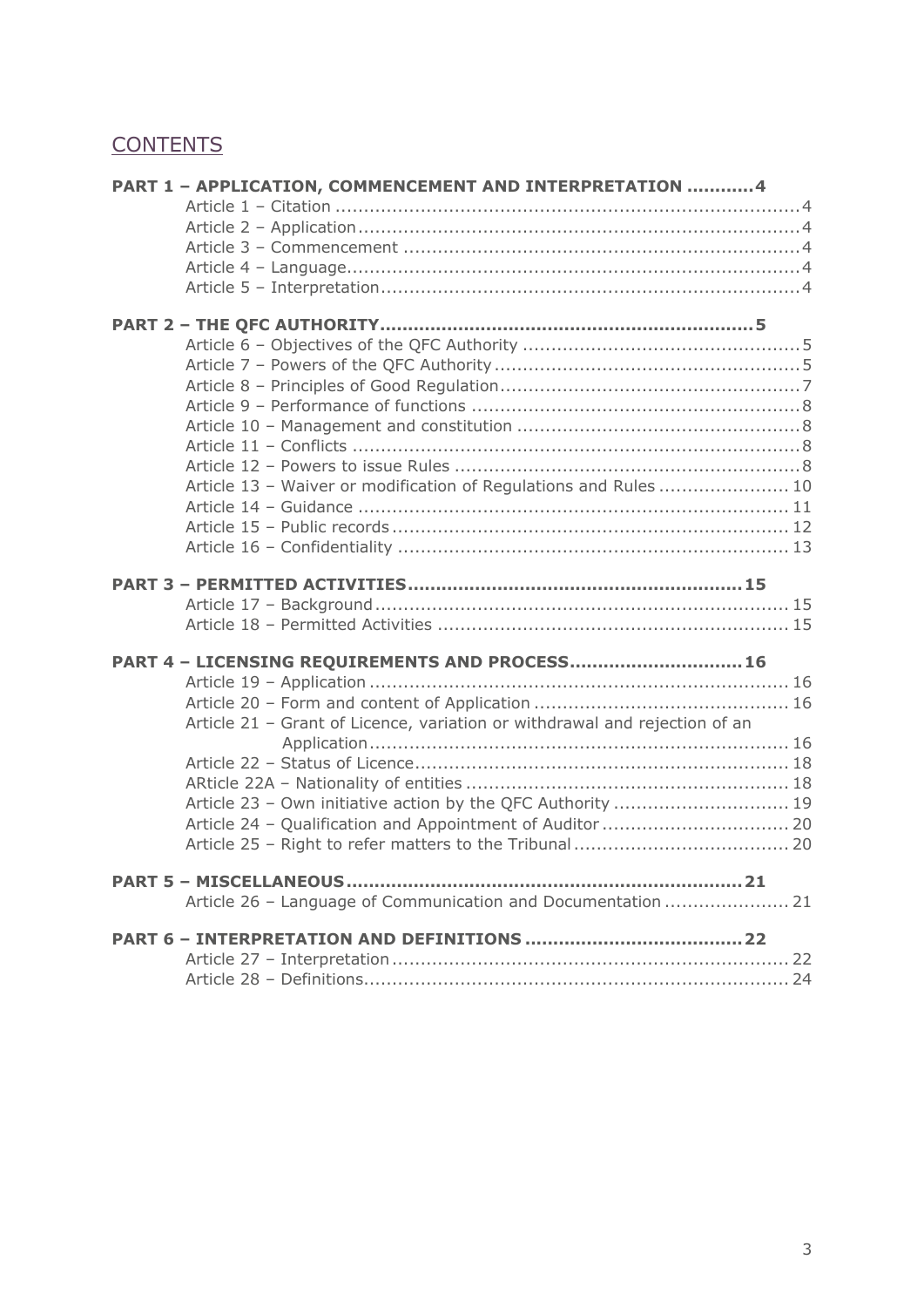#### PART 1 – APPLICATION, COMMENCEMENT AND INTERPRETATION

## ARTICLE 1 – CITATION

These Regulations may be referred to as the QFC Authority Regulations.

#### ARTICLE 2 – APPLICATION

- (1) These Regulations are made by the Minister pursuant to Article 9 of the QFC Law.
- (2) These Regulations shall apply in the QFC. To the fullest extent permitted by the QFC Law, the laws, rules and regulations of the State concerning the matters dealt with by or under these Regulations shall not apply in the QFC.

#### ARTICLE 3 - COMMENCEMENT

These Regulations shall come into force on the date of their signature by the Minister.

#### ARTICLE  $4 - I$  ANGUAGE

In accordance with Article 9 of the QFC Law, these Regulations are written in the English language and the text thereof shall be the official original text. Any translation thereof into another language shall not be authoritative and in the event of any discrepancy between the English text of these Regulations and any other version, the English text shall prevail.

#### ARTICLE 5 – INTERPRETATION

Words and expressions used in these Regulations and interpretative provisions applying to these Regulations are set out in Part 5.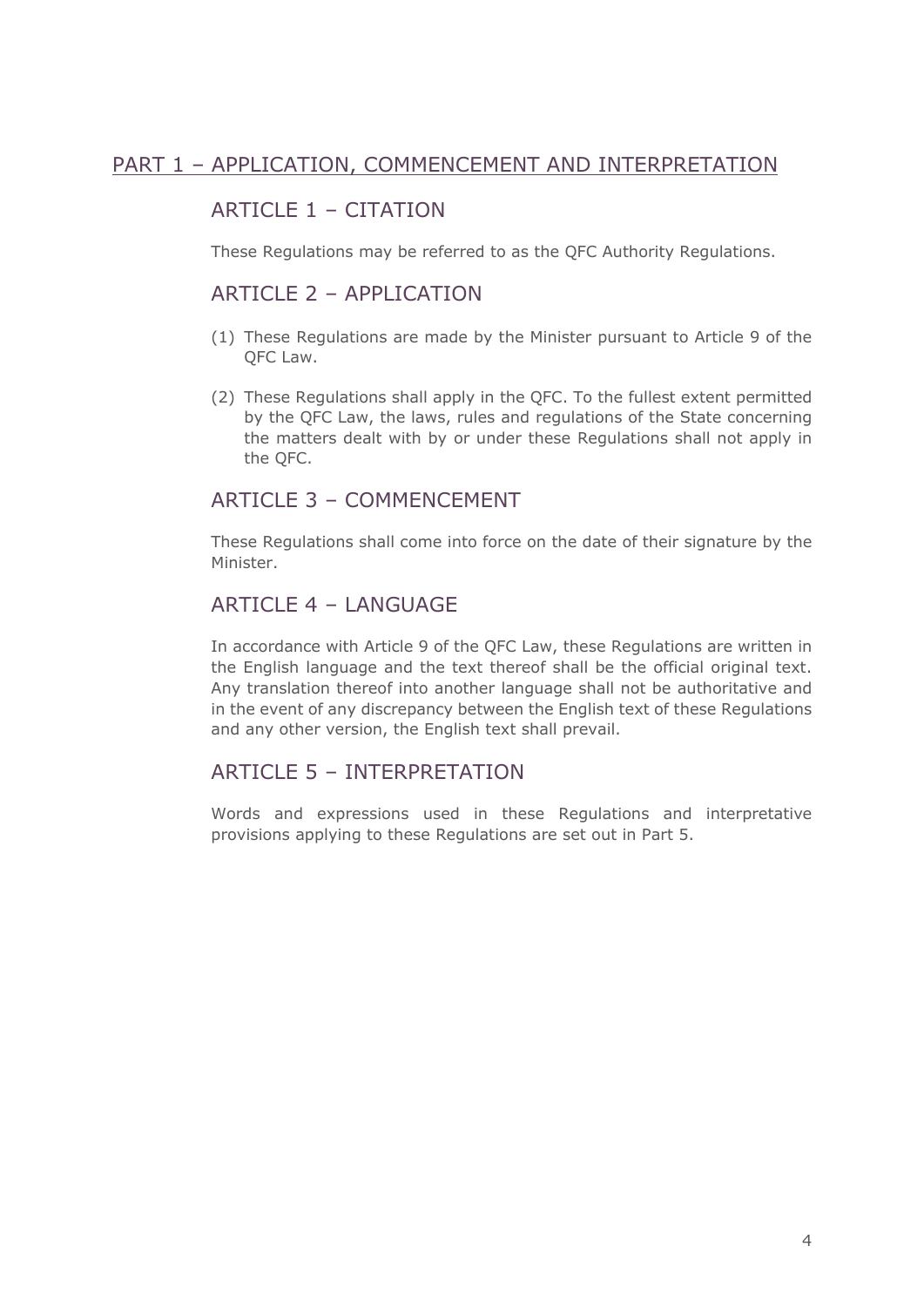## PART 2 – THE QFC AUTHORITY

## ARTICLE 6 – OBJECTIVES OF THE QFC AUTHORITY

- (1) The QFC Authority was established by Article 3 of the QFC Law.
- (2) The objectives of the QFC Authority are, pursuant to Article 5 of the QFC Law:
	- (A) to establish, develop and promote the QFC as a leading location for international finance and business designed to attract international banking, financial services, insurance businesses, corporate head office functions, as well as other business;
	- (B) to participate, in consultation with the Regulatory Authority and the Appeals Body as may be appropriate, in the establishment and maintenance of an appropriate legal and regulatory regime to govern the QFC and activities lawfully conducted within it or conducted outside it by persons, companies or entities established within it;
	- (C) to ensure the QFC, including the QFC Institutions, have adequate finance or are able to obtain adequate finance, so that they can finance their respective activities without undue difficulty and are financially stable;
	- (D) to act in accordance with and promote international best practice and to eliminate bureaucracy to the maximum extent possible; and
	- (E) all other things reasonably considered by it to be necessary, desirable or appropriate to achieve, further or assist in relation to any of the above objectives.

#### ARTICLE 7 – POWERS OF THE QFC AUTHORITY

- (1) Pursuant to Article 6 of the QFC Law, the QFC Authority has the following powers:
	- (A) to provide infrastructure, premises, administrative services and any other services required for realising the QFC's objectives;
	- (B) to co–operate and enter into arrangements with states, international financial and business centres and other bodies, institutions and organisations;
	- (C) to arrange for the proper administration and operation of the QFC and to delegate powers to the Director General in this regard as it thinks appropriate;
	- (D) to submit Regulations to the Minister in accordance with Article 9 of the QFC Law;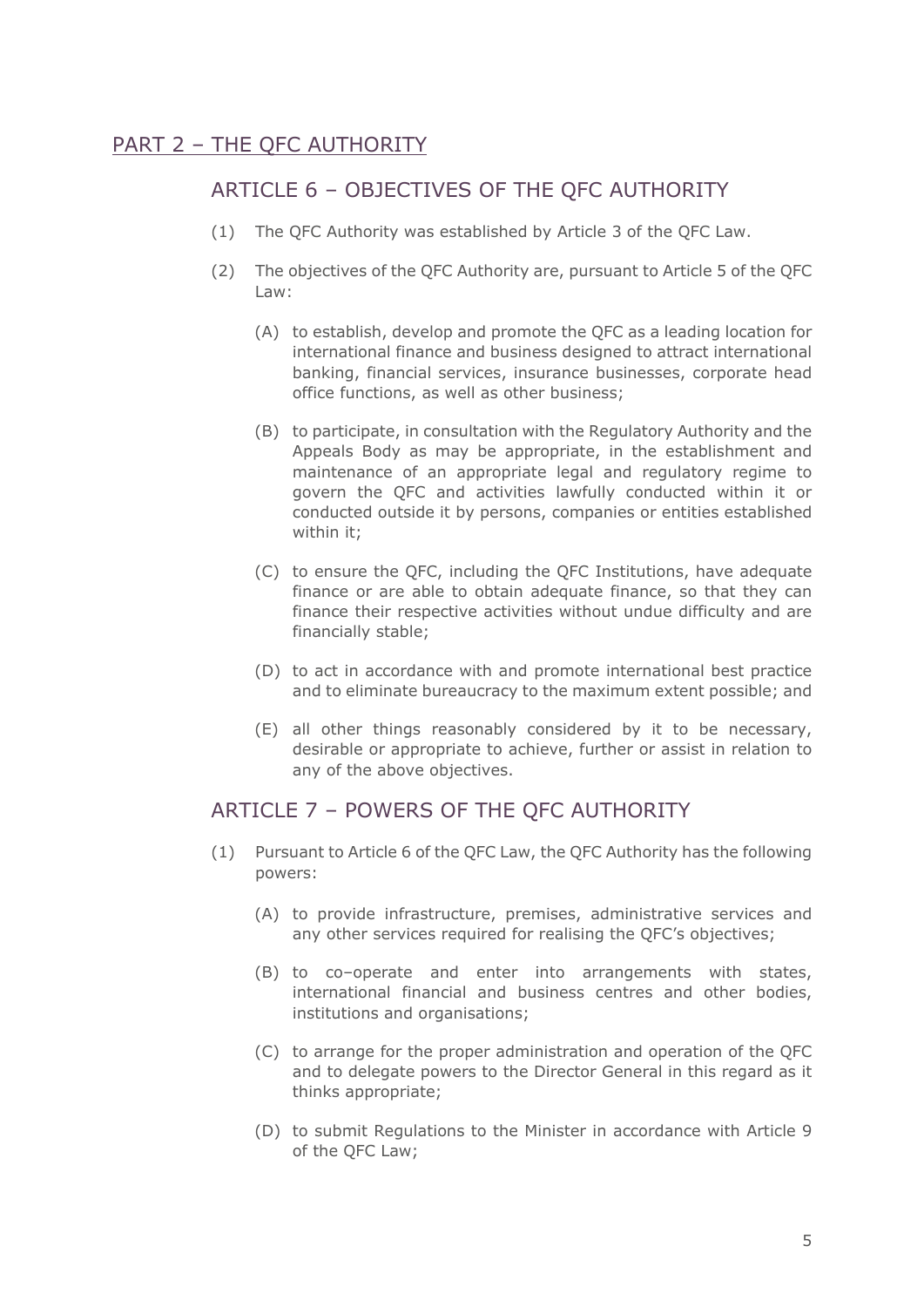- (E) to approve, authorise and license persons, companies and other entities which may be authorised pursuant to this Law that wish to conduct their business at the QFC (whether by establishing a branch or other business in the QFC or by incorporating or establishing a new company or Entity therein) provided that such persons, companies and other entities shall not be permitted to conduct any Regulated Activities unless they have received an appropriate approval, authorisation or licence from the Regulatory Authority;
- (F) to streamline business procedures between the various entities that operate within the QFC and any other bodies outside the QFC;
- (G) to charge and collect fees for services provided by the QFC Authority or any QFC Institutions;
- (H) to provide advice to the State on any appropriate double tax treaties;
- (I) to undertake any other tasks or duties relating to the QFC that may be entrusted to it by the Council of Ministers;
- (J) to enter into arrangements with such providers as the QFC Authority shall determine to provide information technology and communications services and equipment in the event that Qatar Telecom (Qtel) Q.S.C. is unable or unwilling to provide such services and equipment to a standard or in a manner or on terms sufficient for the purposes of the QFC or of activities carried on within the QFC, in which case Qatar Telecom (Qtel) Q.S.C. shall promptly provide and maintain all such interconnections and interfaces with its own networks and equipment as shall be necessary or desirable to facilitate the function or use of such services and equipment within the QFC;
- (K) to form companies and other entities for the purpose of carrying out any of its functions;
- (L) to appoint an Advisory Board to provide advice to the QFC Authority on a strategy for achieving its objectives and such Advisory Board shall comprise persons with international experience as to the operation of bodies similar to the QFC Authority;
- (M) to appoint employees, consultants and any other service providers as the QFC Authority deems necessary or desirable; and
- (N) all other powers provided for in this Law or otherwise reasonably considered by it to be necessary, desirable or appropriate to achieve, further or assist in relation to any of the above.
- (2) Pursuant to the QFC Law, the QFC Authority shall be free to exercise or delegate whatever will assist it to carry out its functions or powers under the QFC Law, save to the extent described therein, and any subsequent laws, rules or regulations applicable to it in such manner as it shall determine in its sole and unfettered discretion.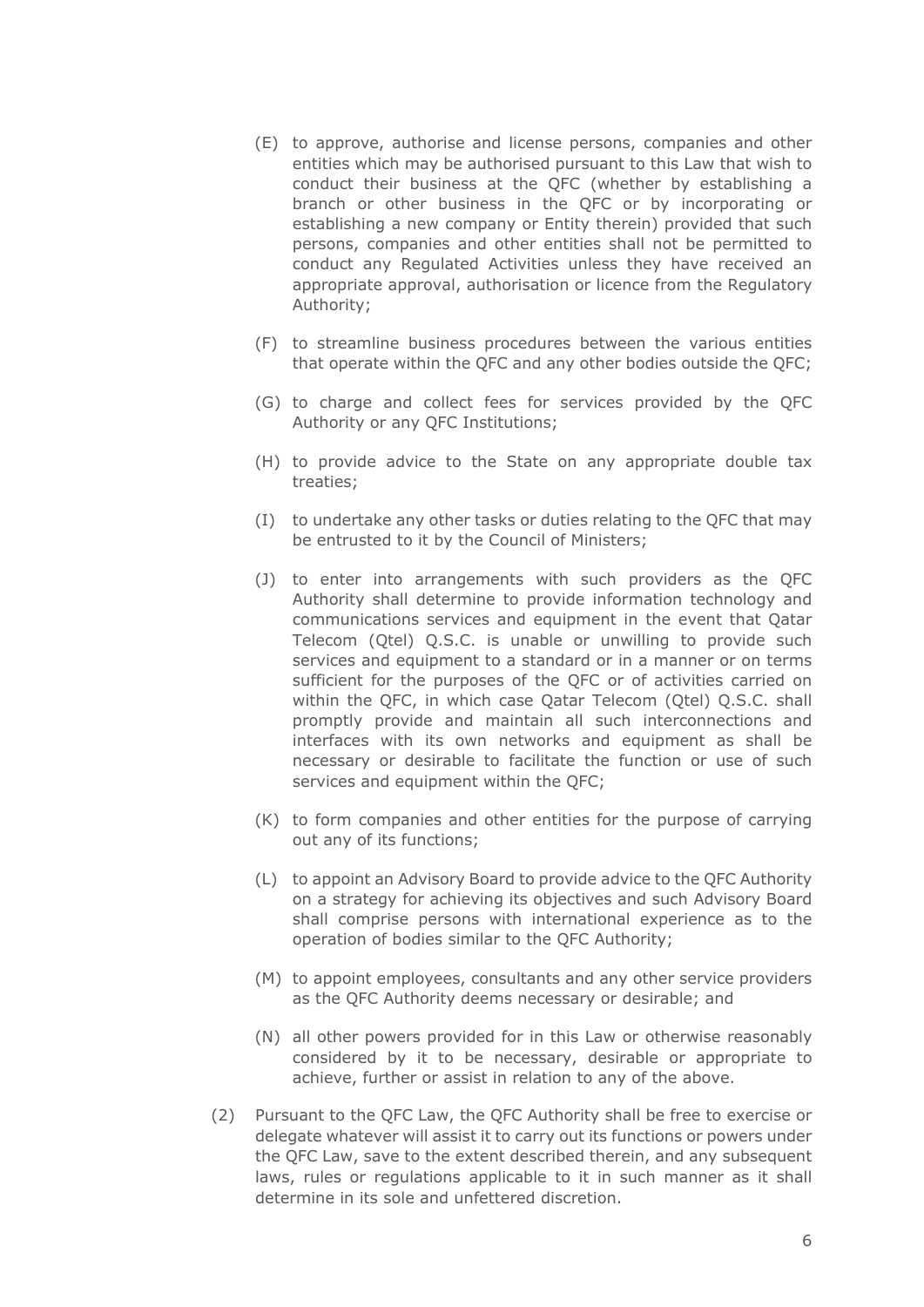- (3) Where the QFC Authority delegates a function or power in accordance with the QFC Law, the Person to whom such function or power is delegated shall comply with any requirement, restriction or duty in respect of the exercise of that power to which the QFC Authority is subject in respect of that function or power.
- (4) The QFC Authority shall exercise its powers under the QFC Law and these Regulations in accordance with its objectives.
- (5) Notwithstanding any provision of these Regulations or any other Regulations to the contrary, in exercising its powers in these Regulations or Related Regulations to issue notices, directions, determinations, decisions and fines the QFC Authority or any Person to whom such function has been delegated shall have the power to obtain documents and information, to appoint investigators, to discipline and to otherwise enforce such Regulations, as further detailed in Rules issued pursuant to such Regulations, provided further that the QFC Authority or such other Person shall have regard to the provisions of Article 8 – Principles of Good Regulation.
- (6) Pursuant to the QFC Law, the QFC Authority shall have no power or take any action in respect of any objective, duty, functions or powers reserved to the Regulatory Authority as set forth in the Financial Services Regulations.

#### ARTICLE 8 - PRINCIPLES OF GOOD REGULATION

In exercising its functions and powers under the QFC Law and these Regulations or Related Regulations, the QFC Authority shall have regard to:

- (1) the need to use its resources in the most efficient and economic way;
- (2) the desirability of facilitating innovation and fostering the international competitiveness of the QFC;
- (3) the desirability of fostering competition between those who are subject to regulation by the QFC Authority;
- (4) the principle that the QFC Authority should exercise its powers and functions in a fair and transparent manner;
- (5) the need to comply with such generally accepted principles of good governance as it is reasonable to regard as applicable to it;
- (6) the need to balance the burdens and restrictions on firms with the benefit of regulation; and
- (7) the need to act in accordance with all laws and Regulations to which it is subject.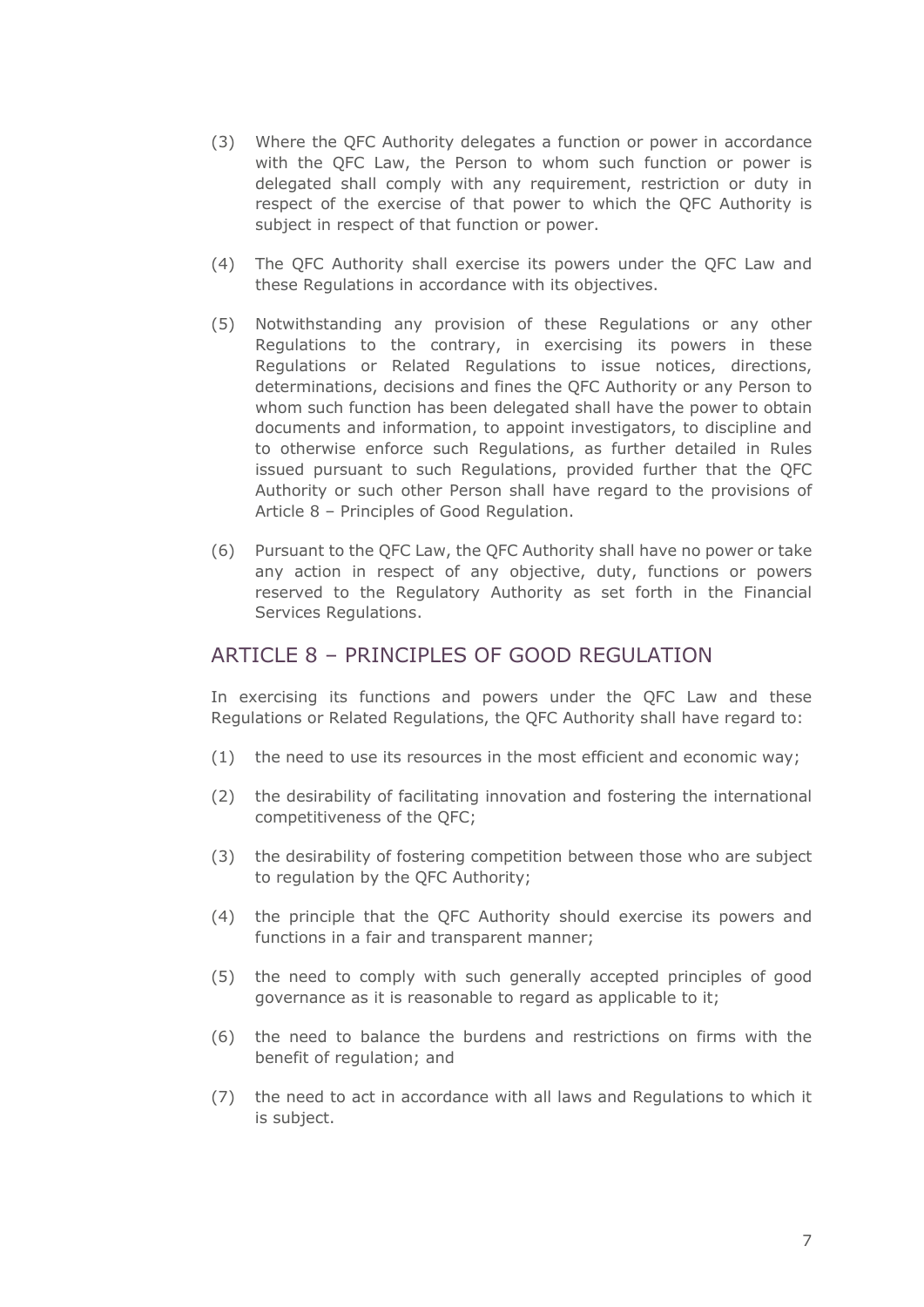## ARTICLE 9 – PERFORMANCE OF FUNCTIONS

- (1) Except as set out in the QFC Law or in these Regulations, the QFC Authority shall perform its functions and discharge its duties and determine its own procedures and management in such manner as it shall decide, provided that it shall always:
	- (A) operate in compliance with the requirements and provisions of the QFC Law and these Regulations
	- (B) have regard to the need to comply with such generally accepted principles of good governance as is reasonable to regard as applicable to it.
- (2) In supervising, assessing, directing or issuing rules governing the activities of the Person(s) responsible for issuing notices, directions, determinations, decisions and fines issued under these Regulations or Related Regulations, the QFC Authority shall exercise its powers and duties in a fair and transparent manner, must permit such Person(s) to operate with the level of autonomy that is appropriate to satisfy accepted principles of good governance and otherwise have regard to Article 8 – Principles of Good Regulation.

## ARTICLE 10 - MANAGEMENT AND CONSTITUTION

The QFC Authority must comply with the requirements as to its management and constitution set out in the QFC Law.

## ARTICLE 11 – CONFLICTS

The QFC Authority shall put in place procedures to identify and manage conflicts of interest to which its directors, officers, employees and agents may be subject in the performance of their duties with a view to ensuring, amongst other things, that such Persons will not play any part in the making of decisions on matters in respect of which they are subject to a material conflict of interest.

## ARTICLE 12 – POWERS TO ISSUE RULES

- (1) Subject to Articles 12(4) and 12(7), the QFC Authority may make Rules to the extent set out in the QFC Law, these Regulations or Related Regulations as it deems necessary or appropriate to facilitate the pursuit, achievement and furtherance of its objectives or to aid it to implement, carry out or enforce its duties, functions and powers under the QFC Law, these Regulations or Related Regulations.
- (2) In particular and without limiting the generality of Article 12 (1), the QFC Authority may make Rules in respect of:
	- (A) the process and requirements for Persons to become licensed to carry on Permitted Activities in or from the QFC (including any terms, conditions and requirements applying to such licences and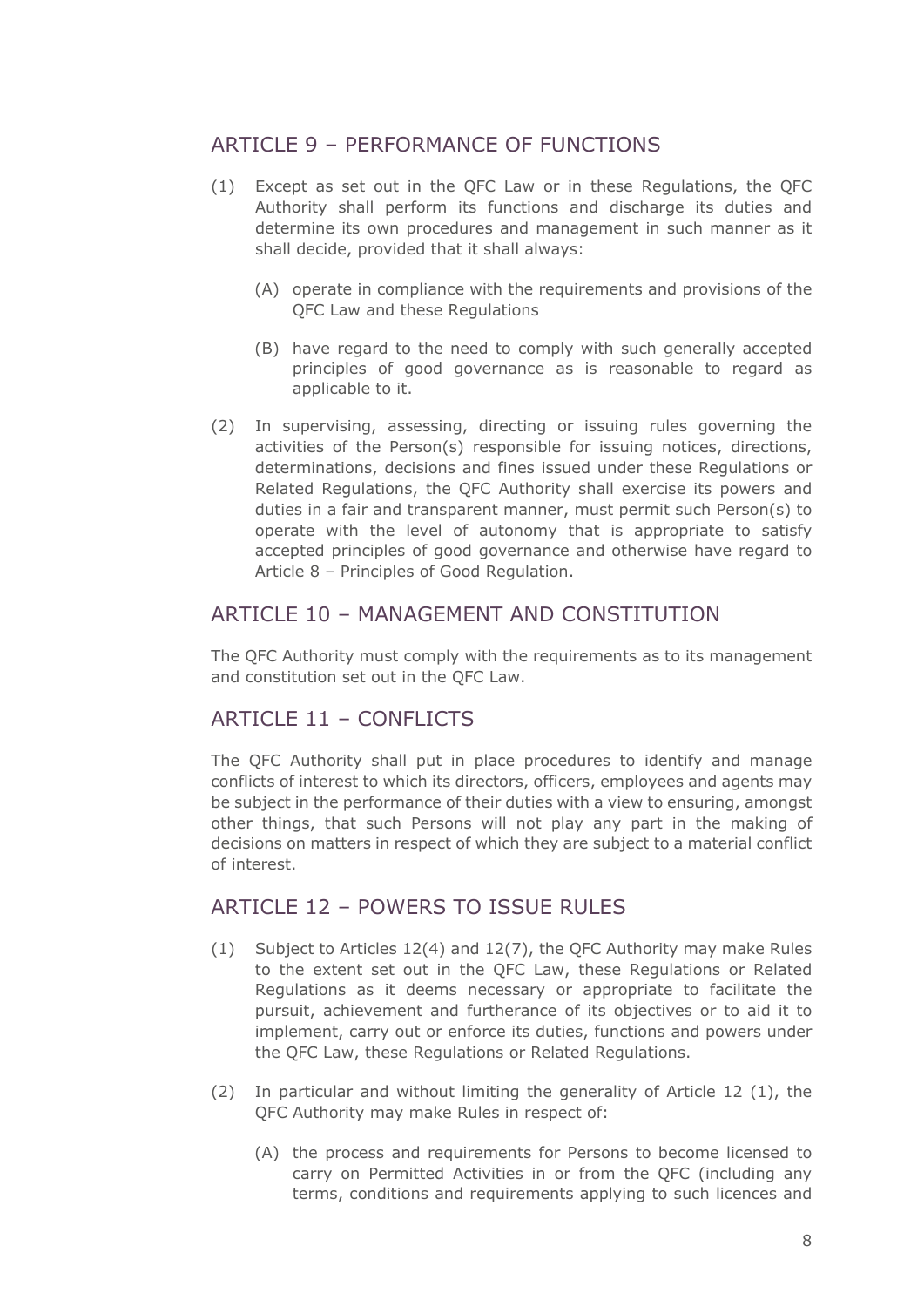the process and requirements for varying or withdrawing such licences);

- (B) the standards of conduct applicable to particular Persons in the QFC (including standards applicable when those Persons deal with particular types of client or customer (or prospective client or customer) or when carrying on particular types of business);
- (C) the infrastructure, systems, controls and processes to be implemented and maintained by particular Persons in the QFC;
- (D) the fees payable by particular Persons in the QFC to the QFC Authority (on a periodic basis or in respect of particular circumstances or events);
- (E) the processes, requirements and standards applicable to Persons in the QFC when dealing with the QFC Authority; and
- (F) the conduct of the QFC Authority and its officers, employees and agents in relation to the exercise of the QFC Authority's powers and the performance of its functions.
- (3) The QFC Authority may also issue standards, principles or codes of practice which, unless otherwise stated in such standards, principles or codes shall constitute Rules for the purpose of these Regulations.
- (4) Before making any Rules pursuant to Article 12(1), the QFC Authority shall publish the proposed Rules. The publication shall contain the following information:
	- (A) the draft text of the proposed Rules;
	- (B) the date on which the Rules will come into force; and
	- (C) an invitation to make comments to the QFC Authority and the date by which comments must be received.
- (5) The procedures set out in Article 12(4) shall not apply to the making of Rules if the QFC Authority determines that the delay in bringing such Rules into force that would arise as a consequence of compliance with Article 12(4) would be contrary to the interests of the QFC or if such amendments are minor or inconsequential. In such circumstances the information that would otherwise be required to be published pursuant to Article 12(4) shall be published on the QFC Authority's website no later than the day on which the relevant Rules come into force.
- (6) The QFC Authority may also issue such other consultative documents, open letters, policy statements, information notices, discussion documents and undertake such other forms of consultation and discussion as it thinks appropriate.
- (7) Rules issued under these Regulations are binding on those to whom they are expressed to apply but such Rules shall not apply to Authorised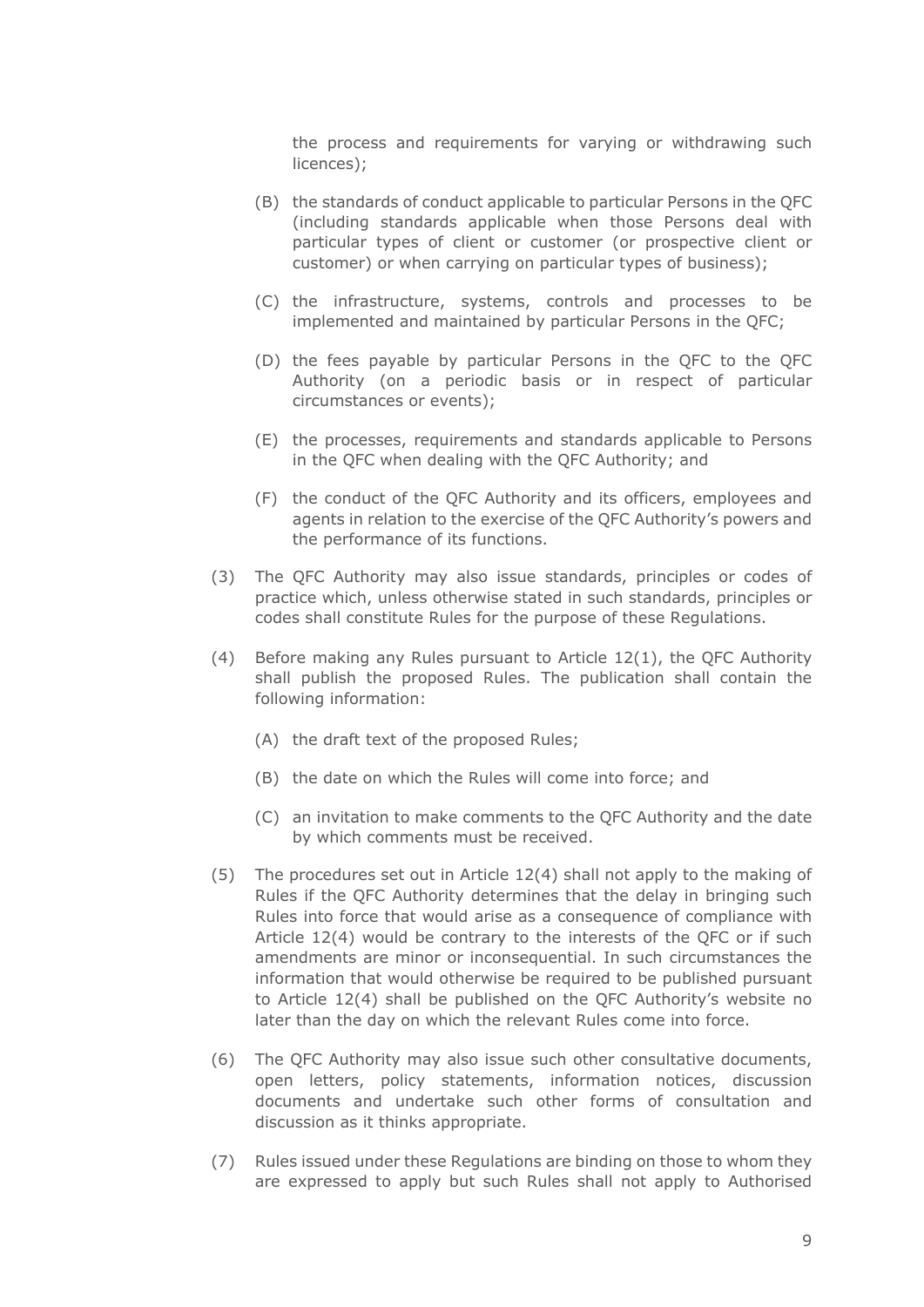Firms unless the Regulatory Authority has consented in writing to such application.

(8) References in this Article to "making Rules" shall be construed as including making amendments to existing Rules.

## ARTICLE 13 – WAIVER OR MODIFICATION OF REGULATIONS AND RULES

- (1) Except as provided in Articles 8 and 9 of the QFC Law and subject to Article 13(2) and (10) below, the QFC Authority may, on the Application of a Person in the QFC, or on its own initiative, by means of a written notice, provide that one or more provisions of these Regulations or other Regulations made by the Minister pursuant to Article 9 of the QFC Law or the Rules made pursuant to Article 12(1) either:
	- (A) shall apply to such Person with such modifications as may be specified in the written notice; or
	- (B) shall not apply in relation to such Person.
- (2) The QFC Authority shall consult with the Regulatory Authority in issuing any notice under Article 13(1) that may reasonably be expected to have a bearing on the duties, objectives and functions of the Regulatory Authority and may not issue a notice under Article 13(1) in respect of an Authorised Firm unless the Regulatory Authority has consented in writing to the issue of the notice.
- (3) The QFC Authority must be satisfied, when giving a notice under Article 13(1) in relation to a Person, that:
	- (A) either:
		- (i) the burden experienced by that Person in complying with the relevant Regulation or Rule would significantly outweigh the benefits that the Regulation or Rule was intended to achieve; or
		- (ii) compliance with the Regulation or Rule would not achieve or further the purpose for which the relevant Regulation or Rule was made; and
	- (B) the notice would not result in undue risk to Persons whose interests the Regulation or Rule is intended to protect.
- (4) A written notice under Article 13(1) may be given subject to conditions.
- (5) Where the QFC Authority is satisfied that it is in the interests of the QFC to do so, it may publish a written notice issued under Article 13 in such a way (including publication on its website) as it considers appropriate for bringing the notice to the attention of:
	- (A) those likely to be affected by it; and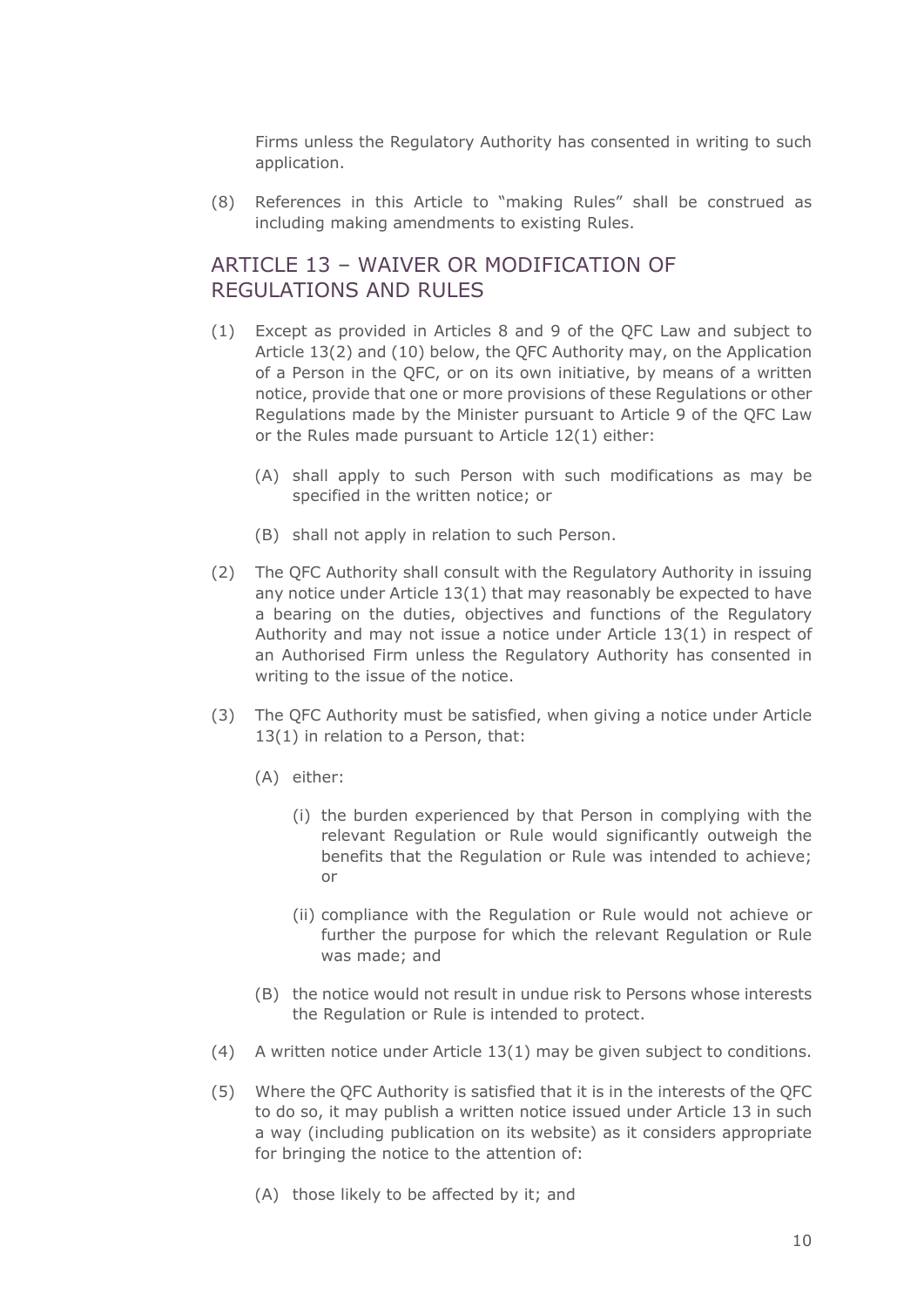- (B) others who may be likely to become subject to a similar notice.
- (6) The QFC Authority may on the Application of the Person to whom it applies, or on its own initiative:
	- (A) revoke a written notice; or
	- (B) vary a written notice.
- (7) With respect to the publication of a revocation or variation, Article 13(5) applies analogously.
- (8) The QFC Authority may issue Rules, in particular with respect to the provision of a written notice and the procedures in relation thereto.
- (9) Any decision of the QFC Authority with respect to the granting or refusal of a waiver or modification of Regulations or Rules pursuant to Article 13 may be referred to the Tribunal by the Person to whom the waiver or modification relates (or would relate if granted).
- (10) Article 13(1) does not apply to any Regulations:
	- (A) made with the consent of the Council of Ministers; or
	- (B) in relation to which the Regulatory Authority has been conferred duties, functions and powers; or
	- (C) which expressly do not permit any such waiver.

#### ARTICLE 14 – GUIDANCE

- (1) The QFC Authority may give Guidance consisting of such information and advice as it considers appropriate:
	- (A) with respect to the operation of the QFC Law, these Regulations, any Rules or any Related Regulations;
	- (B) with respect to any matters relating to functions of the QFC Authority;
	- (C) for the purpose of meeting its objectives; and
	- (D) with respect to any other matters about which it appears to the QFC Authority to be desirable to give information or advice.
- (2) Guidance issued by the QFC Authority may be given generally, to a class of Person or a Person individually. Such Guidance may be issued either at the request of the Person seeking such Guidance or by the QFC Authority on its on initiative.
- (3) If the QFC Authority proposes to give Guidance to Persons generally, or to a class of Persons, in relation to Rules to which those persons are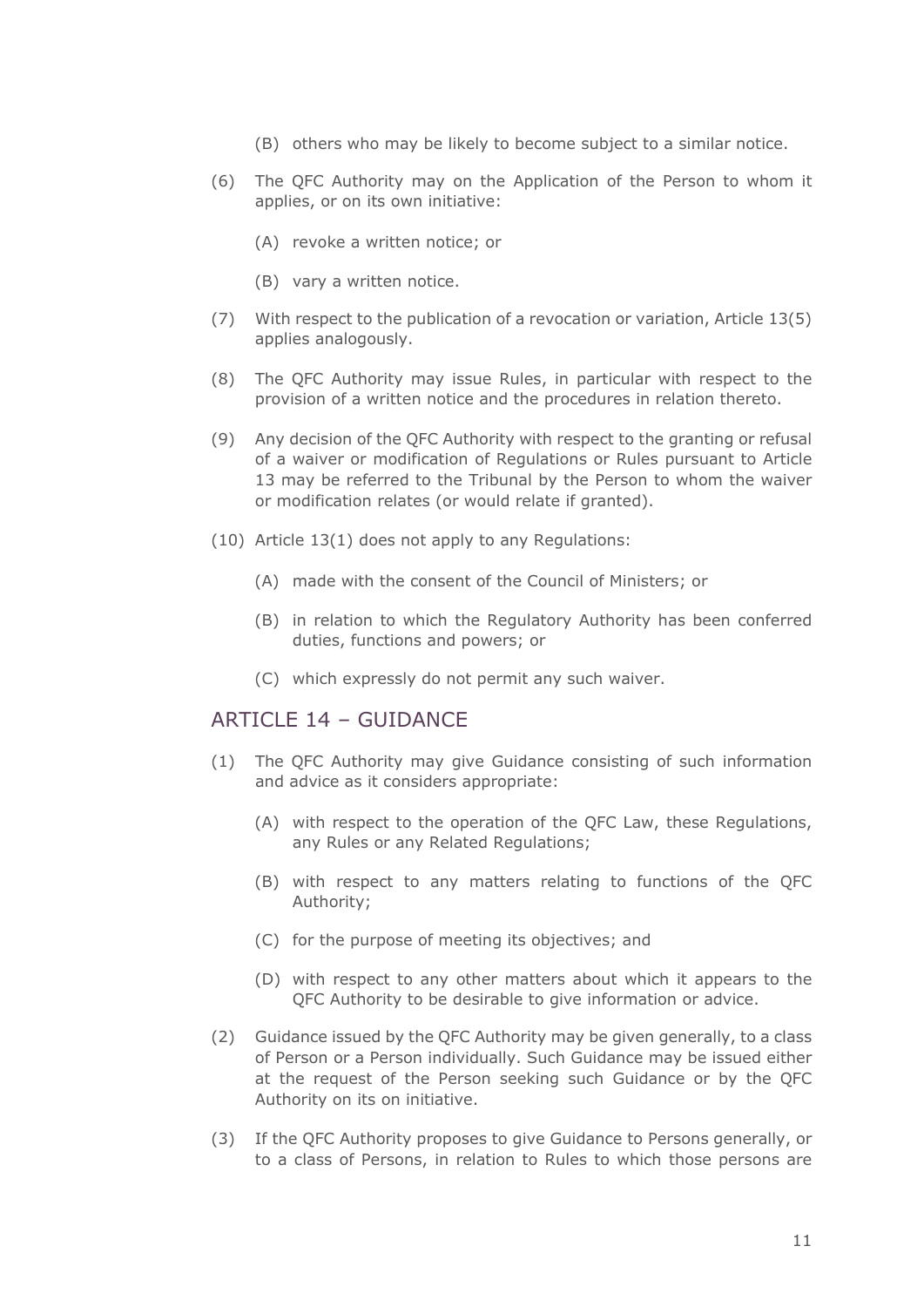subject, Articles 12(4) and (5) (Publicity Requirements) apply to the proposed Guidance as it applies to proposed Rules.

- (4) Guidance issued by the QFC Authority is indicative of the view of the QFC Authority at the time and in the circumstances in which it was given and is non–binding.
- (5) The QFC Authority may make Rules prescribing the procedures pursuant to which Persons or particular types of Persons may apply to the QFC Authority for Guidance and any fees payable by such Persons in respect of such applications.
- (6) Unless the QFC Authority is satisfied that it is inappropriate or unnecessary to do so, it must publish Guidance which is given generally or to a class of Person in such a way (including on the QFC's website) as it considers appropriate for bringing the Guidance to the attention of:
	- (A) those likely to be affected by it; and
	- (B) others who may be likely to become subject to similar Guidance.

#### ARTICLE 15 – PUBLIC RECORDS

- (1) The QFC Authority shall make the following information available to the public during normal working hours:
	- (A) Rules issued by the QFC Authority and any proposed Rules to the extent required by Article 12(4);
	- (B) waivers or modifications of Regulations or Rules to the extent required by Article 13(5);
	- (C) Guidance to the extent required by Article 14(6) and proposed general Guidance to the extent required by Article 14(3);
	- (D) consultative documents, open letters, information notices, policy statements and open discussion documents issued by the QFC Authority;
	- (E) details of all Licensed Firms together with such other information relating to the Permitted Activities that such Licensed Firms are licensed to carry on as the QFC Authority considers appropriate;
	- (F) if the QFC Authority considers it appropriate, information concerning conditions or requirements imposed on the Licensed Firms and the withdrawal of any Licenses whether as a result of the own initiative powers of the QFC Authority or otherwise;
	- (G) if the QFC Authority considers it appropriate, notices, directions, determinations, decisions and fines issued under these Regulations or Related Regulations;
	- (H) the QFC Authority's annual report; and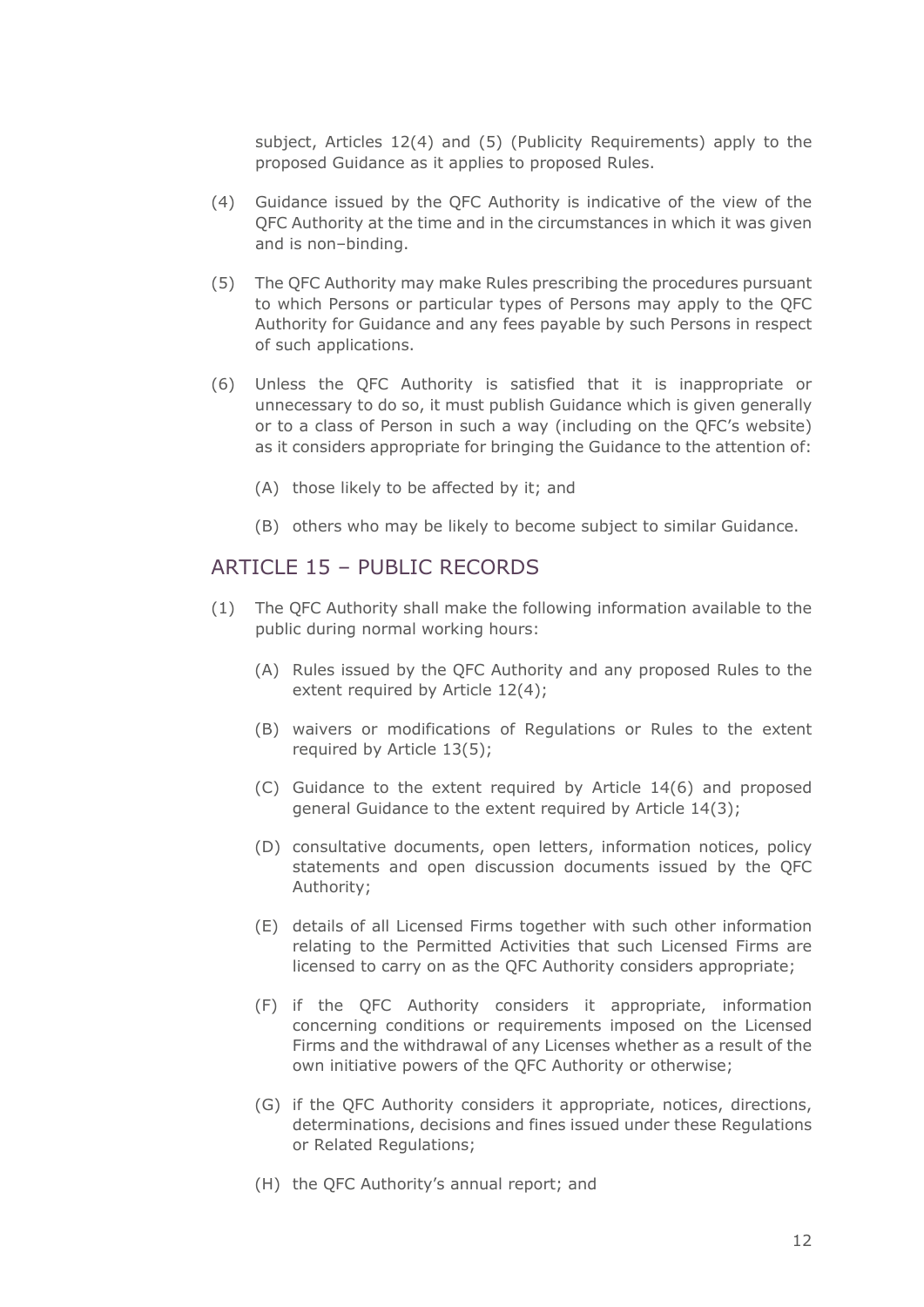- (I) such other information consistent with its Objectives as the QFC Authority considers to be relevant in connection with its functions.
- (2) The information referred to in Article 15(1) may be kept and made available in such form and manner as the QFC Authority considers appropriate. The QFC Authority may publish such information with or without charge.
- (3) The QFC Authority shall not be obliged to make information available to the public or otherwise publish it if it believes that to do so would not be in the interests of the QFC or would be unfair to any Person or Persons (other than the QFC Authority itself) to whom such information relates (in whole or in part).

#### ARTICLE 16 - CONFIDENTIALITY

- (1) Neither the QFC Authority, nor any of its officers, employees, agents or contractors, shall disclose any Confidential Information received by them in the exercise of their respective functions under the QFC Law or these Regulations (or any Related Regulations) otherwise than as permitted by Article 16(3).
- (2) The restriction on disclosure of Confidential Information referred to in Article 16(1) shall also apply to any Person (other than the Person to whom the duty of confidentiality is owed) coming into possession of such Confidential Information.
- (3) Confidential Information may be disclosed by the QFC Authority or the Persons referred to in Article 16(1) and (2) in the following circumstances:
	- (A) with the consent of the Person to whom the duty of confidentiality is owed;
	- (B) where such disclosure is permitted or required by or pursuant to the QFC Law, these Regulations or any other Regulation conferring powers, duties or functions on the QFC Authority;
	- (C) in response to a legally enforceable demand;
	- (D) where the disclosure is made in good faith for the purposes of the performance or exercise by the QFC Authority of any of its functions, duties and powers under the QFC Law, this Regulation or any Related Regulations;
	- (E) (in the case of Persons other than the QFC Authority) to the QFC Authority;
	- (F) to the Tribunal in connection with any matter falling within their jurisdiction;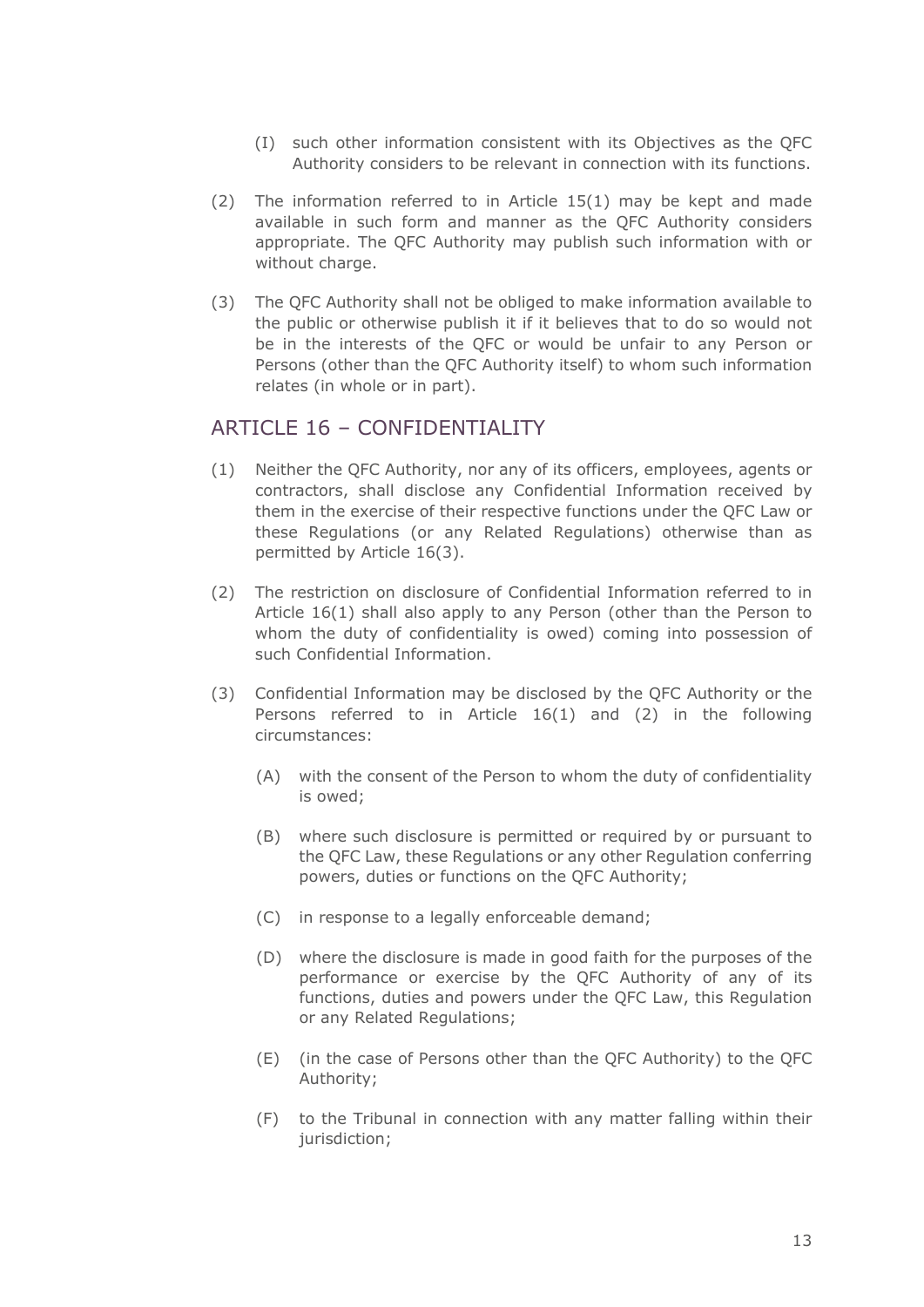- (G) to the Regulatory Authority where such disclosure is necessary or desirable in order for the Regulatory Authority to exercise its functions or powers or is otherwise in the interests of the QFC;
- (H) to any body, agency or authority performing functions relating to the detection or prevention of money laundering whether in the State or internationally; or
- (I) to any other civil or criminal enforcement agency or authority, whether in the State or internationally.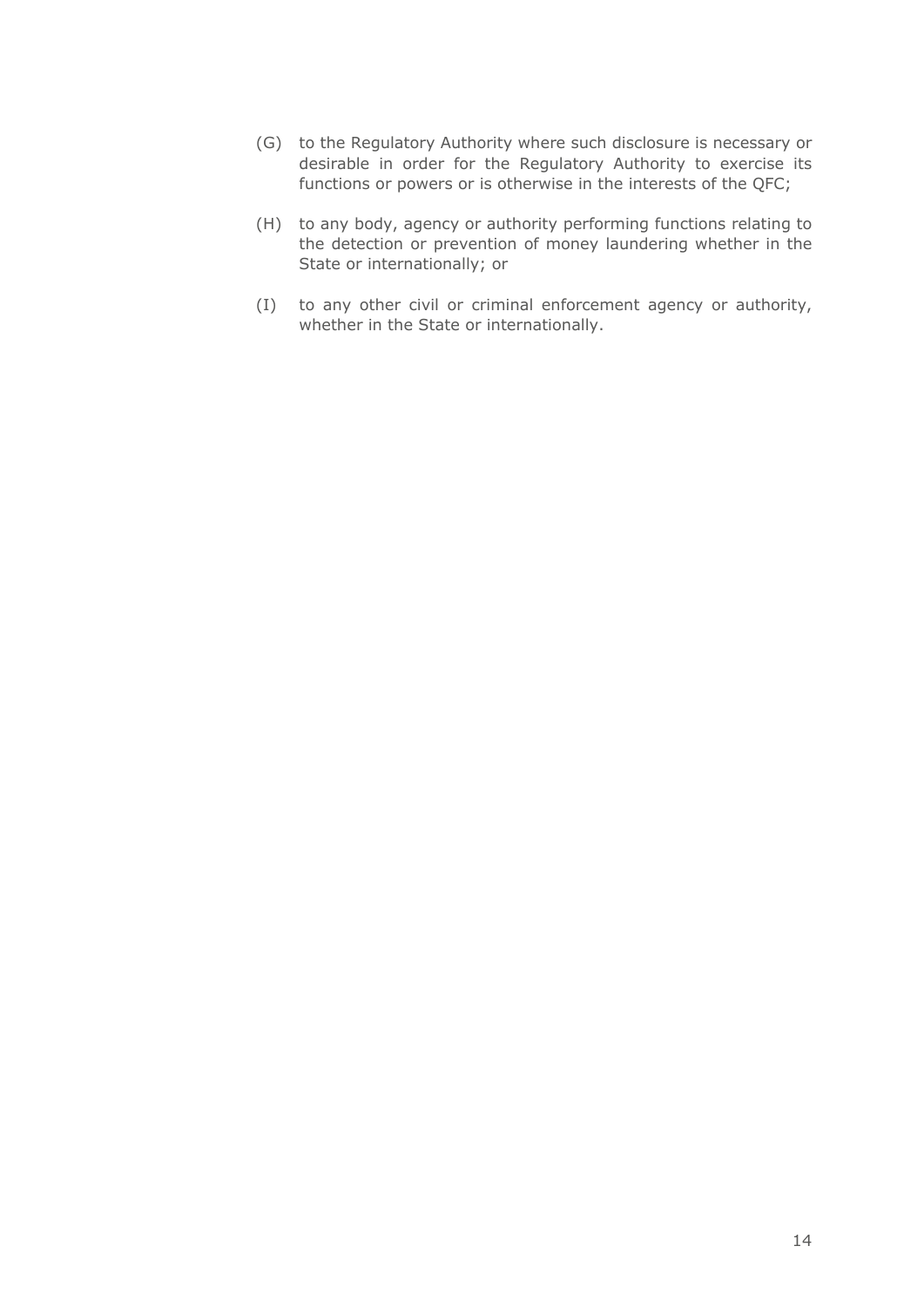## PART 3 – PERMITTED ACTIVITIES

#### ARTICLE 17 - BACKGROUND

The QFC Law provides that:

- (1) no activities may be conducted in or from the QFC unless they fall within the general categories of Permitted Activities;
- (2) the Regulations shall determine which Permitted Activities may or may not be conducted in or from the QFC and may limit in any manner or place conditions upon the extent to which any such activities may also be conducted;
- (3) Permitted Activities shall only be conducted in and from the QFC to the extent that the conduct of such activities is approved, authorised or licensed;
- (4) the QFC Authority shall have the exclusive power, subject as provided in Article 17(E), to approve, authorise or license Persons to carry on Permitted Activities in or from the QFC and to determine the terms and conditions on which such approvals, authorisations or licences may be issued, the conditions which must be satisfied for the grant of any such approval, authorisation or licence and the types of business which may be conducted pursuant thereto; and
- (5) no Regulated Activities are to be conducted in or from the QFC unless they have an appropriate approval, authorisation or licence from the Regulatory Authority.

#### ARTICLE 18 - PERMITTED ACTIVITIES

- (1) The Permitted Activities may be conducted in or from the QFC to the extent, and subject to any limitations or conditions, designated by the QFC Authority by notice published from time to time.
- (2) The QFC Authority may at any time vary, or revoke a notice under Article 18(1) and shall publish a notice of any such variation or revocation. Such variation or revocation shall take effect from the date of its publishing or such later date specified in that notice. No such variation or revocation shall affect any licence to conduct a Permitted Activity already issued by the QFC Authority prior to such variation or revocation taking effect.
- (3) Article 18 (1) and (2) is subject to other applicable law, including in regard to the issue of a licence by the QFC Authority and, in respect of a Regulated Activity, authorisation by the Regulatory Authority.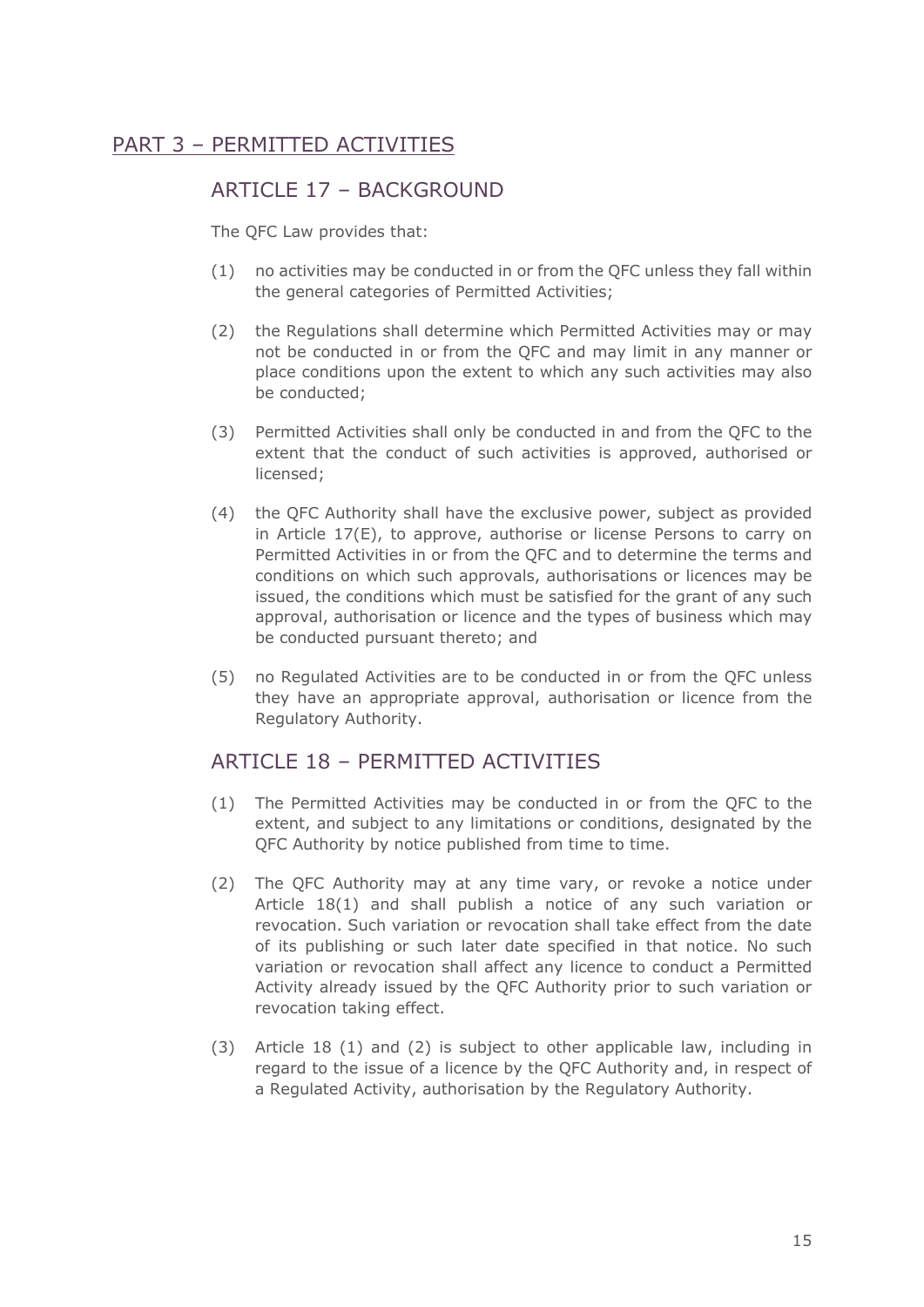#### PART 4 – LICENSING REQUIREMENTS AND PROCESS

#### ARTICLE 19 - APPLICATION

- (1) An Application for a Licence to conduct Permitted Activities may be made to the QFC Authority by:
	- (A) a body corporate;
	- (B) a partnership; or
	- (C) an unincorporated association.
- (2) A Licence constitutes an approval, authorisation or licence for the purposes of Article 12(1) of the QFC Law.
- (3) A Licensed Firm may apply to the QFC Authority to vary its Licence. A variation may include:
	- (A) extending a Licensed Firm's Licence to include Permitted Activities other than those in respect of which it already has a Licence;
	- (B) varying conditions restrictions or requirements imposed on its Licence in accordance with Article 21(1) or 23(2); or
	- (C) withdrawing its Licence in respect of one or more Permitted Activities.
- (4) The Applicant for a Licence, variation of a Licence or withdrawal of Licence as a whole may withdraw its Application by giving the QFC Authority written notice at any time before the QFC Authority determines the Application.

## ARTICLE 20 – FORM AND CONTENT OF APPLICATION

An Application for a Licence or variation or withdrawal of a Licence shall be in such form and contain such information as may be prescribed by the QFC Authority from time to time.

## ARTICLE 21 – GRANT OF LICENCE, VARIATION OR WITHDRAWAL AND REJECTION OF AN APPLICATION

- (1) The QFC Authority may:
	- (A) grant an Application for a Licence, variation or withdrawal of a Licence or for approval of appointment of a Person as a Key Person or Interest Holder of a proposed or existing Licensed Firm either without conditions, restrictions or requirements or with such conditions, restrictions or requirements as it considers appropriate; or
	- (B) reject the Application.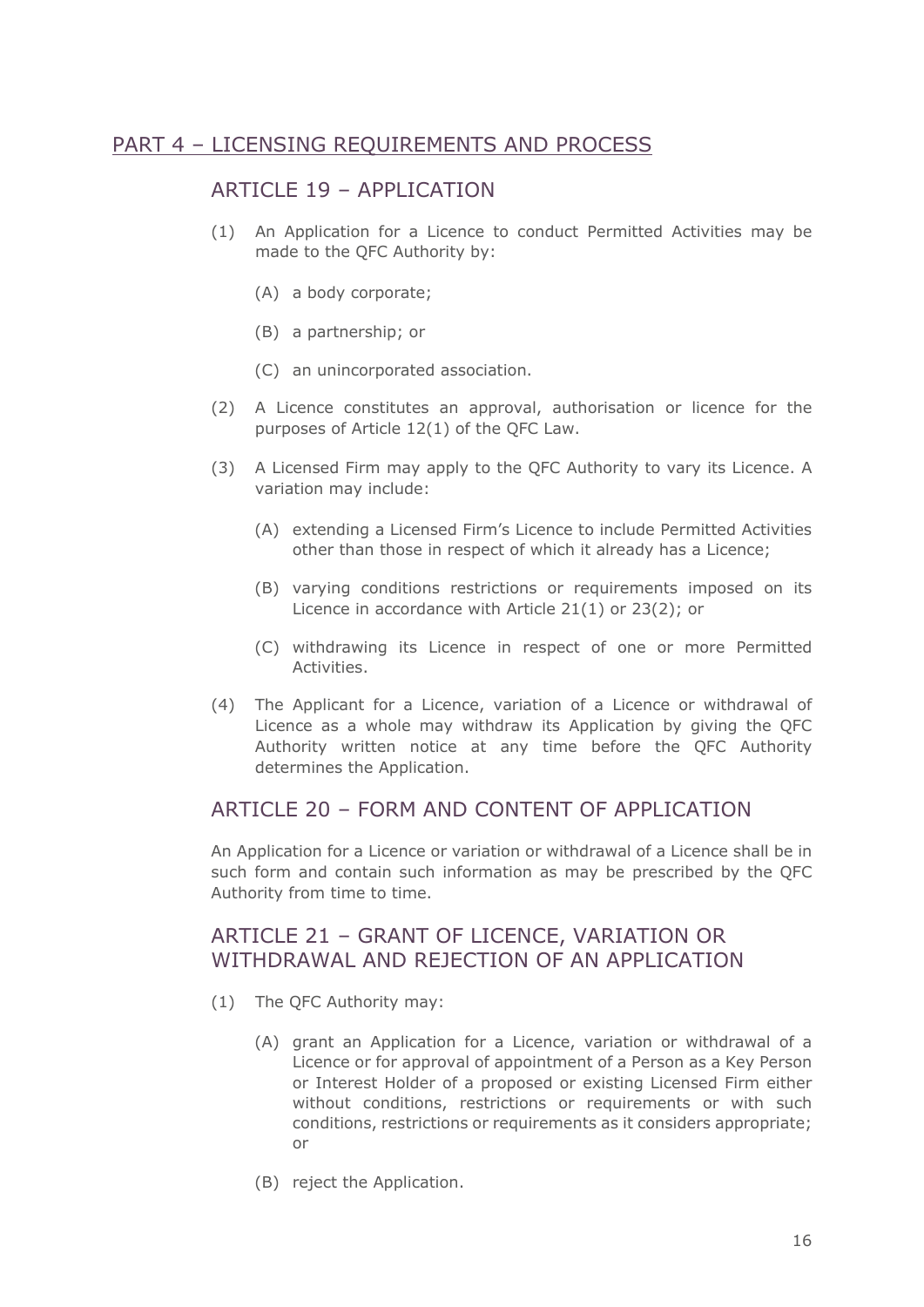- (2) The powers and discretion of the QFC Authority under Article 21(1) may be exercised having regard to such matters as the QFC Authority considers appropriate, including (without limitation):
	- (A) the position and circumstances of the QFC and the objectives, strategies and priorities of the QFC Authority;
	- (B) the position and circumstances of the Applicant, Application, Licence, Permitted Activity, and any implications or potential implications in respect of the State of Qatar, other states, international financial and business centres, or other bodies, institutions and organisations, and Licensed Firms.
- (3) The QFC Authority may make Rules setting out the criteria which an Applicant for a Licence, variation or withdrawal of a Licence or for approval of appointment of a Person as a Key Person or Interest Holder of a proposed or existing Licensed Firm, must satisfy before an Application can be granted by the QFC Authority. Such criteria may include requirements (as appropriate) relating to:
	- (A) the fitness and propriety of an Applicant, proposed Key Person or Interest Holder having regard to all the circumstances including his connection with any person, the nature of any Permitted Activity that he carries on or seeks to carry on and the need to ensure that his affairs are conducted soundly and prudently;
	- (B) the legal form that an Applicant must adopt; and
	- (C) the resources of the Applicant, whether financial or otherwise.
- (4) Where the QFC Authority:
	- (A) grants an Application for a Licence, variation or withdrawal of a Licence or approval of appointment of a Person as a Key Person or an Interest Holder of a proposed or existing Licensed Firm, the QFC Authority must notify the Applicant accordingly; or
	- (B) rejects an Application for a Licence, variation or withdrawal of a Licence, or approval of appointment of a Person as a Key Person or an Interest Holder of a proposed or existing Licensed Firm, the QFC Authority shall promptly inform the Applicant in writing of such refusal and, where requested by the Applicant, the reasons for such refusal, and of the Applicant's right to appeal that decision to the Tribunal.
- (5) Where the QFC Authority grants an Application for a Licence or variation of an Licence, it must also notify the Applicant of the Permitted Activity or Activities that may be carried out following such grant (and of any restriction, condition or requirement imposed on the Applicant) in a format which the QFC Authority considers appropriate.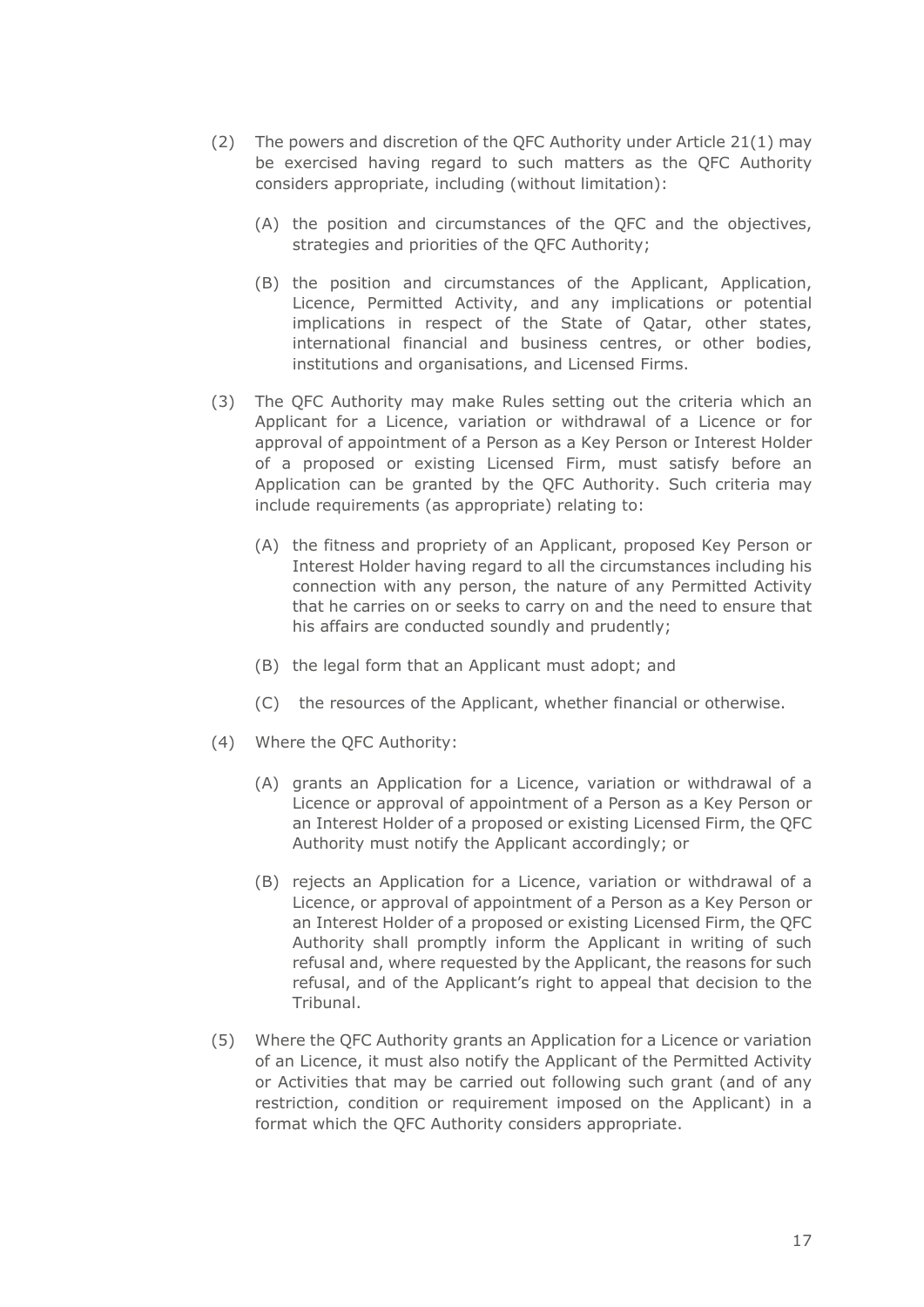- (6)
- (A) The QFC Authority may grant an Application for a Licence or variation of a Licence to conduct a Permitted Activity of the kinds specified in Schedule 3 of the QFC Law.
- (B) However, the QFC Authority must not grant an Application for a Licence or variation of a Licence to conduct a Permitted Activity under Part 1 of Schedule 3 of the QFC Law, unless:
	- (i) the Applicant has been authorized by the Regulatory Authority to conduct that activity; or
	- (ii) the QFC Authority, after consulting the QFC Regulatory Authority, is satisfied that the activity meets and will continue to meet any of the following conditions:
		- 1. the activity is being conducted under an exemption set out in Part 1 of Schedule 3 of the Financial Services Regulations;
		- 2. the activity is not being carried on "by way of business" as that term is defined in Article 25 of the Financial Services Regulations or any rules issued thereunder;
		- 3. the activity is excluded under Part 2 of Schedule 3 of the Financial Services Regulations; or
		- 4. the activity has been otherwise excluded or exempted by the QFC Regulatory Authority from the authorisation requirement.

## ARTICLE 22 – STATUS OF LICENCE

- (1) A Licence granted pursuant to this Part is not transferable.
- (2) If the Licensed Firm is a partnership or an unincorporated association:
	- (A) it is licensed to carry on the Permitted Activities concerned in the name of the partnership or unincorporated association; and
	- (B) subject to Article 23, its Licence is not affected by any change in its membership.

#### ARTICLE 22A – NATIONALITY OF ENTITIES

- (1) All Entities incorporated or registered in the QFC are local and national Entities.
- (2) Except for branches, an Entity that is incorporated or registered in the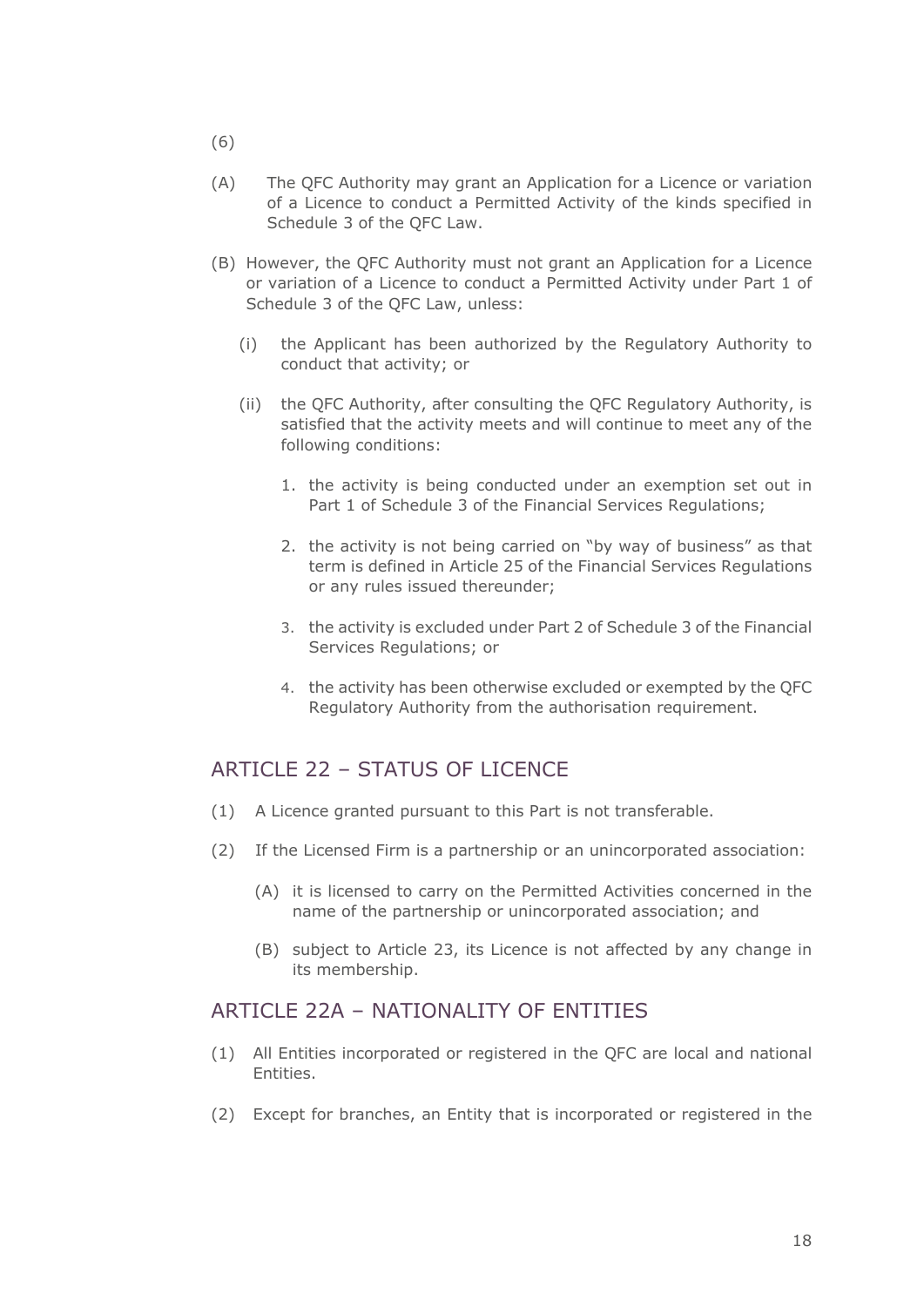QFC has the Qatari nationality.

- (3) A branch registered in the QFC follows the nationality of its parent.
- (4) The Qatari nationality does not confer upon the Entity any privileges exclusive to Qatari nationals unless such Entity is wholly owned by Qatari nationals.

## ARTICLE 23 – OWN INITIATIVE ACTION BY THE QFC AUTHORITY

- (1) The QFC Authority may exercise any of the powers or take any of the steps set out in Article 23(2) in respect of a Licensed Firm that is not an Authorised Firm at any time where it considers it appropriate to do so in accordance with its Objectives, including where it is satisfied that:
	- (A) a Licensed Firm is failing, or is likely to fail, to satisfy applicable criteria;
	- (B) a Licensed Firm has failed, during a period of at least 12 months, to carry on a Permitted Activity for which it has a Licence;
	- (C) it is desirable to take such steps to exercise such power in order to protect the interests of clients or customers of a Licensed Firm or the interests of the QFC;
	- (D) a Licensed Firm is in breach of, or has been, in breach of one or more conditions, restrictions or requirements applicable to its Licence;
	- (E) a Licensed Firm is (or has been) otherwise in breach of the QFC Law, these Regulations or any Rules or other relevant legislation;
	- (F) a Licensed Firm has, during the course of making application for a License or at any subsequent time, provided information to the QFC Authority which is false, misleading or deceptive; or
	- (G) a Key Person or Interest Holder of a Licensed Firm is not fit and proper to be a Key Person or Interest Holder.
- (2) The powers and steps referred to in Article 23(1) are, by written notice to the Licensed Firm, to:
	- (A) impose or vary such conditions, restrictions and requirements on a Licence as the QFC Authority shall consider appropriate;
	- (B) require a Person specified in the condition, restriction or requirement to take or refrain from taking such action as the QFC Authority considers appropriate;
	- (C) withdraw the Licensed Firm's Licence or vary its Licence to remove one or more Permitted Activities; or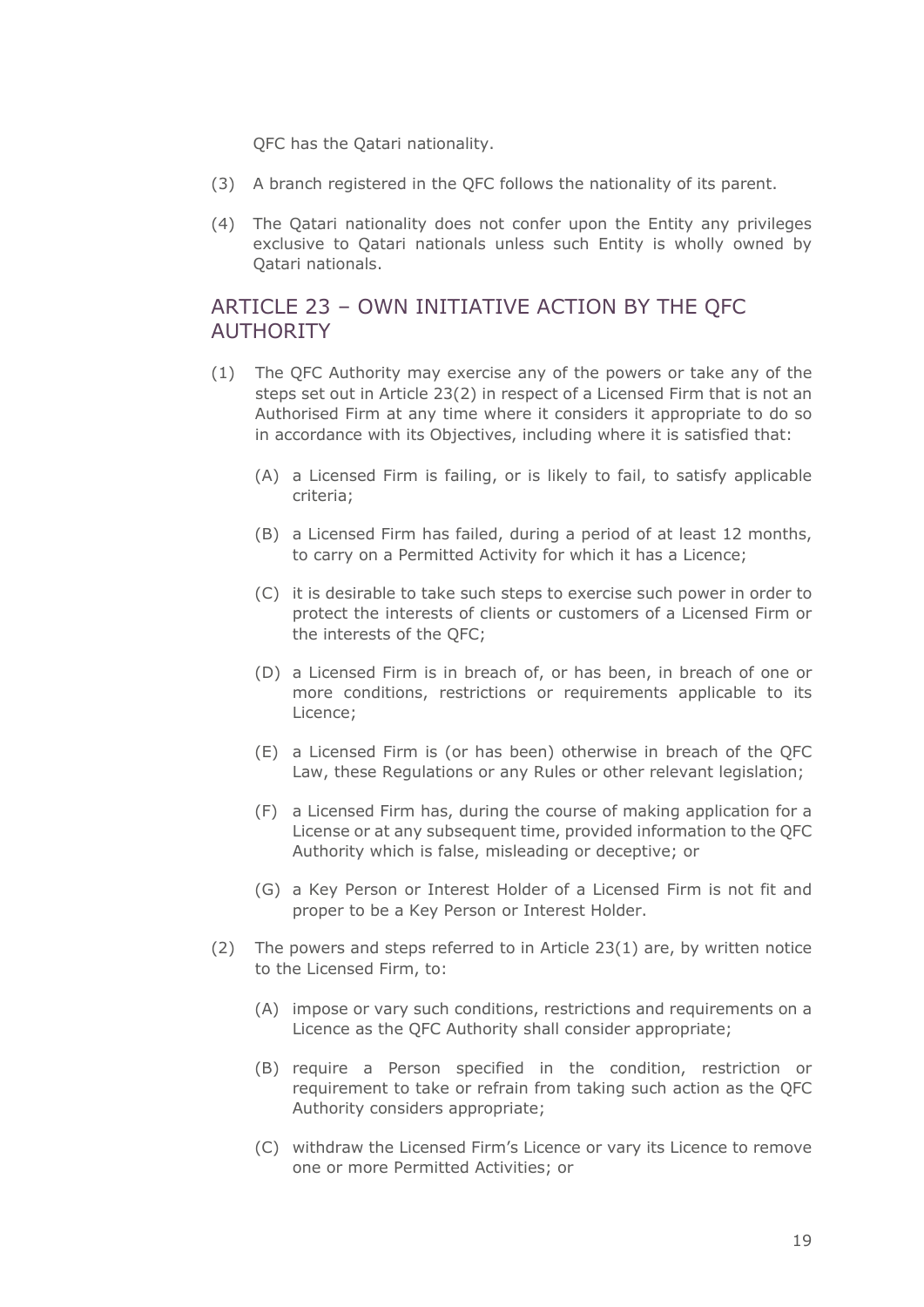- (D) take any other action against a Licensed Firm, Key Person or Interest Holder.
- (3) Subject to Article 23(4), the QFC Authority may only exercise powers or take steps pursuant to Article 23(2) where it has provided the relevant Licensed Firm beforehand with an appropriate opportunity to make representations to the QFC Authority in relation to the proposed steps and has given due consideration to those representations in determining the steps to be taken.
- (4) The requirement on the QFC Authority under paragraph 23(3) above shall not apply:
	- (A) where the QFC Authority concludes that any delay likely to arise as a result of the requirement to allow representations contained in Article 23(3) is prejudicial to the interests of the clients or customers of the Licensed Firm, or the interests of the QFC (provided in such case that the QFC Authority shall provide the Licensed Firm with an opportunity to make such representations promptly after such powers have been exercised or steps taken and shall give due consideration to such representations); or
	- (B) where the powers to be exercised or steps to be taken follow a determination by the QFC Authority pursuant to procedures as set forth in its rules or a decision by the Tribunal relating to or affecting the Licensed Firm in question.

## ARTICLE 24 – QUALIFICATION AND APPOINTMENT OF AUDITOR

- (1) An Application to be appointed as an auditor for a QFC Firm under the Companies Regulations or the LLP Regulations shall be in such form and contain such information as may be prescribed by the QFC Authority from time to time.
- (2) The criteria for the qualification of such auditors shall be those set out in Rules developed by the QFC Authority pursuant to Article 21(3) as they may apply to auditors seeking to become a Licensed Firm.
- (3) A Licensed Firm whose Permitted Activities include that of an auditor shall not be required to file a separate application under this Article.

## ARTICLE 25 – RIGHT TO REFER MATTERS TO THE **TRIBUNAL**

Any decision made by the QFC Authority pursuant to Articles 19 or 22 may be referred to the Tribunal by the Applicant or Licensed Firm to which the decision relates for review under the Tribunal and Dispute Resolution Regulations.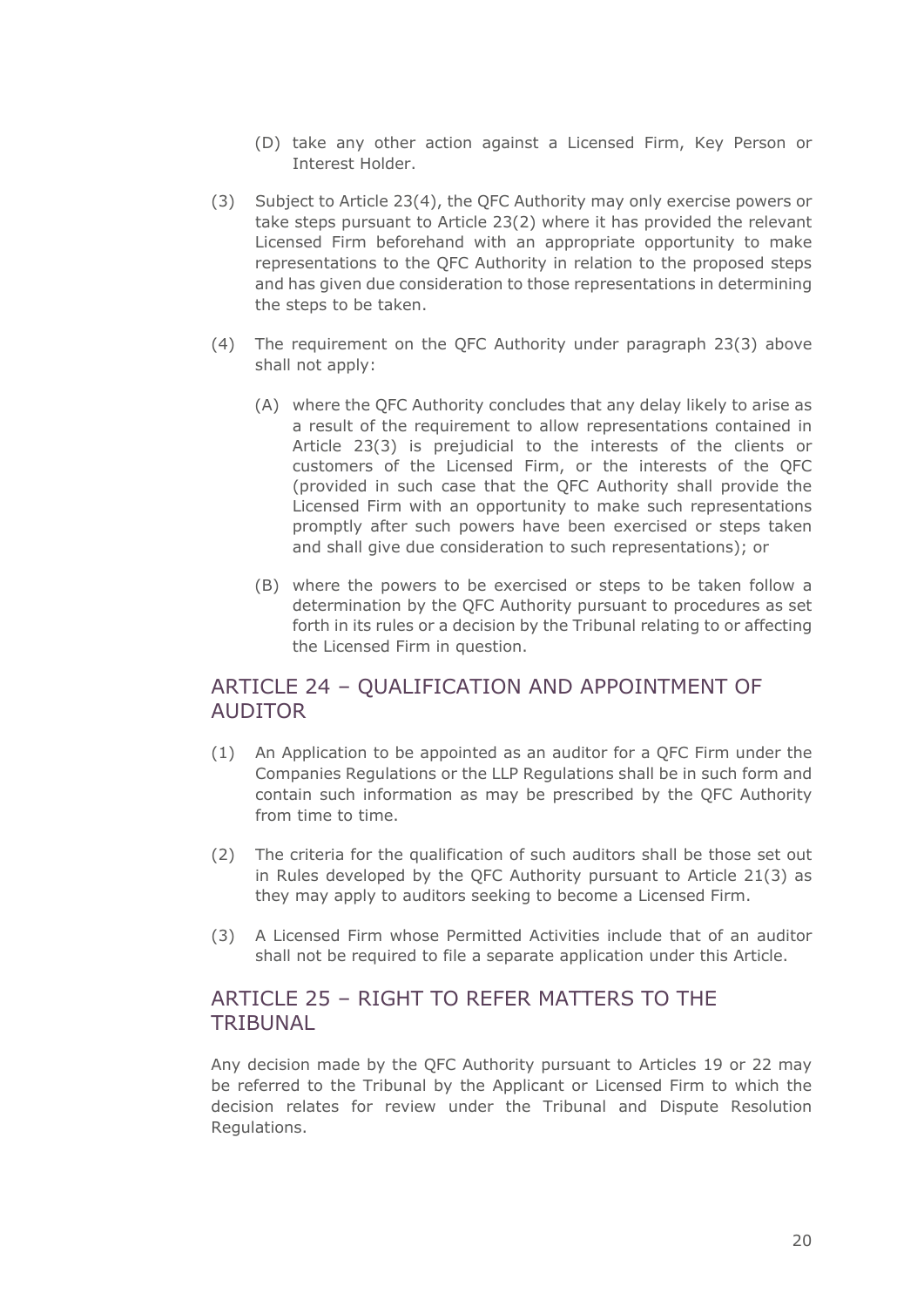## PART 5 – MISCELLANEOUS

# ARTICLE 26 – LANGUAGE OF COMMUNICATION AND DOCUMENTATION

- (1) All communications made to the QFC Authority in accordance with or pursuant to these Regulations shall be in English unless otherwise permitted by the QFC Authority.
- (2) All internal procedures, records or other documentation created or maintained by a Licensed Firm as the QFC Authority shall determine shall be in English.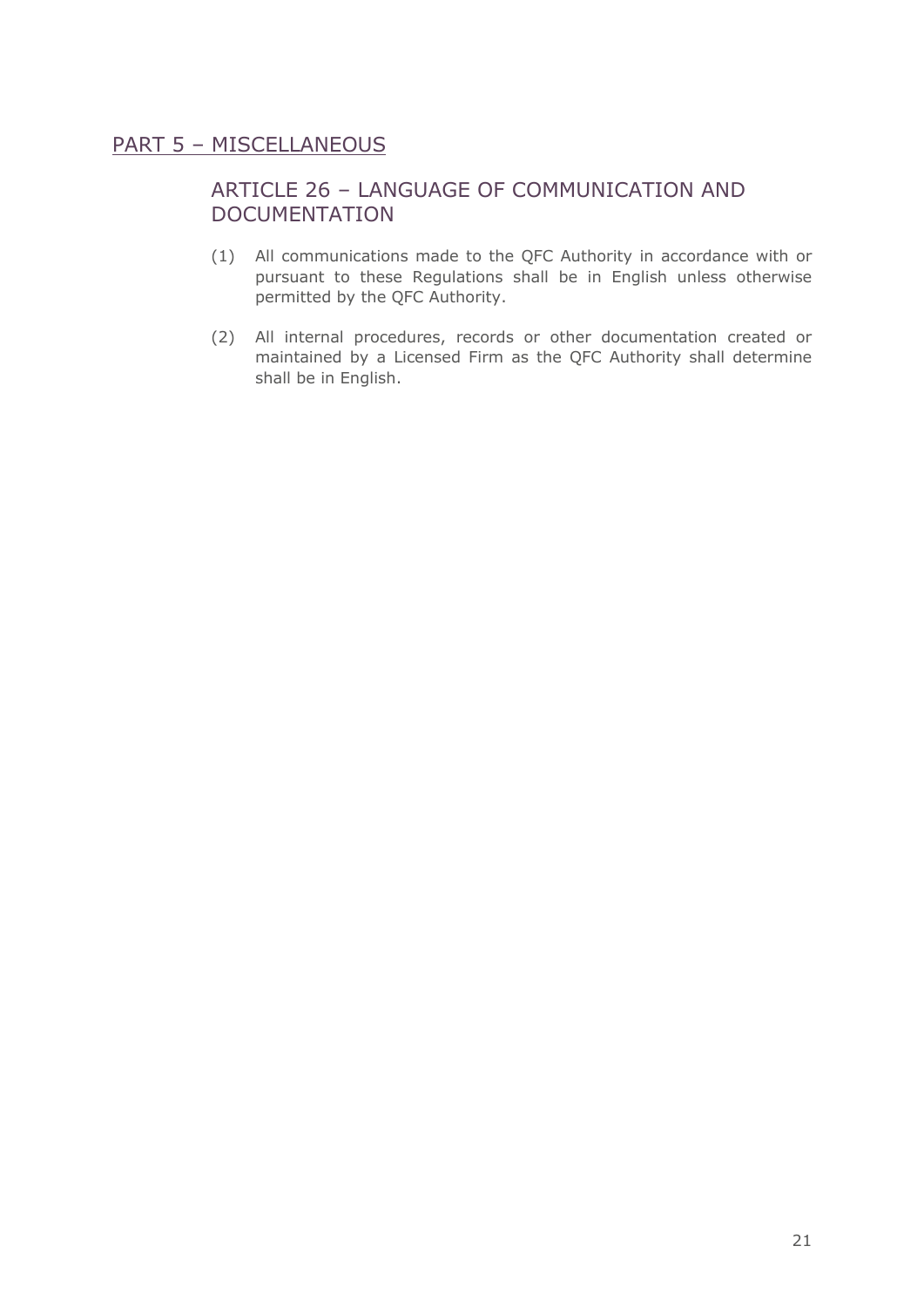## PART 6 – INTERPRETATION AND DEFINITIONS

#### ARTICLE 27 - INTERPRETATION

(1) In these Regulations, a reference to:

a provision of any law or regulation includes a reference to that provision as amended or re–enacted from time to time:

- (A) an obligation to publish or cause to be published a particular document shall, unless expressly provided otherwise in these Regulations, include publishing or causing to be published in printed or electronic form;
- (B) a calendar year shall mean a year of the Gregorian calendar;
- (C) a month shall mean a month of the Gregorian calendar;
- (D) the masculine gender includes the feminine and the neuter;
- (E) writing includes any form of representing or reproducing words in legible form; and
- (F) a Person is, where the context permits, to any Person in respect of which the QFC Authority has jurisdiction under or pursuant to the QFC Law or these Regulations (or any other Related Regulations) or whose conduct or activities are or may be subject to the QFC Law or any such Regulations.
- (2) The headings in these Regulations shall not affect its interpretation.
- (3) A reference in these Regulations to a Schedule, an Article or a Part using a short form description of such Article or Part in parenthesis are for convenience only and the short form description shall not affect the construction of the Article or Part to which it relates.
- (4) A reference in these Regulations to a Part, Article or Schedule by number only, and without further identification, is a reference to a Part, Article or Schedule of that number in these Regulations.
- (5) A reference in an Article or other division or Schedule of these Regulations to a paragraph, sub–paragraph or Article by number or letter only, and without further identification, is a reference to a paragraph, sub–paragraph or Article of that number or letter contained in the Article or other division or Schedule of these Regulations in which that reference occurs.
- (6) Each of the Schedules to these Regulations shall have effect as if set out in these Regulations and reference to these Regulations shall include reference to the Schedules.
- (7) Any reference in these Regulations to "include", "including", "in particular" "for example", "such as" or similar expressions shall be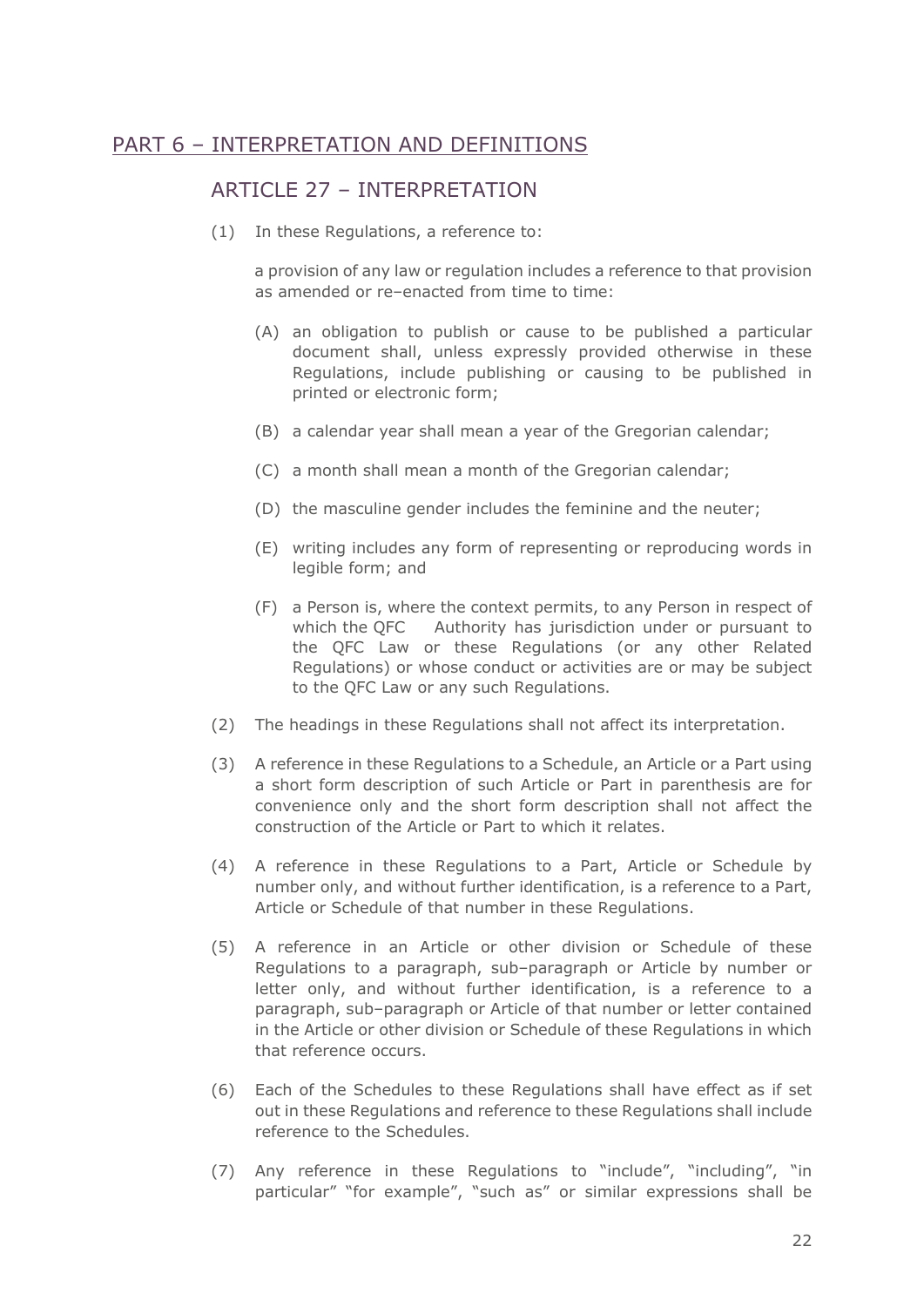considered as being by way of illustration or emphasis only and are not to be construed so as to limit the generality of any words preceding them.

(8) References to Chairman, Chief Executive Officer, Director General, director or similar expressions are, where the context permits, a reference to the Person holding that office from time to time.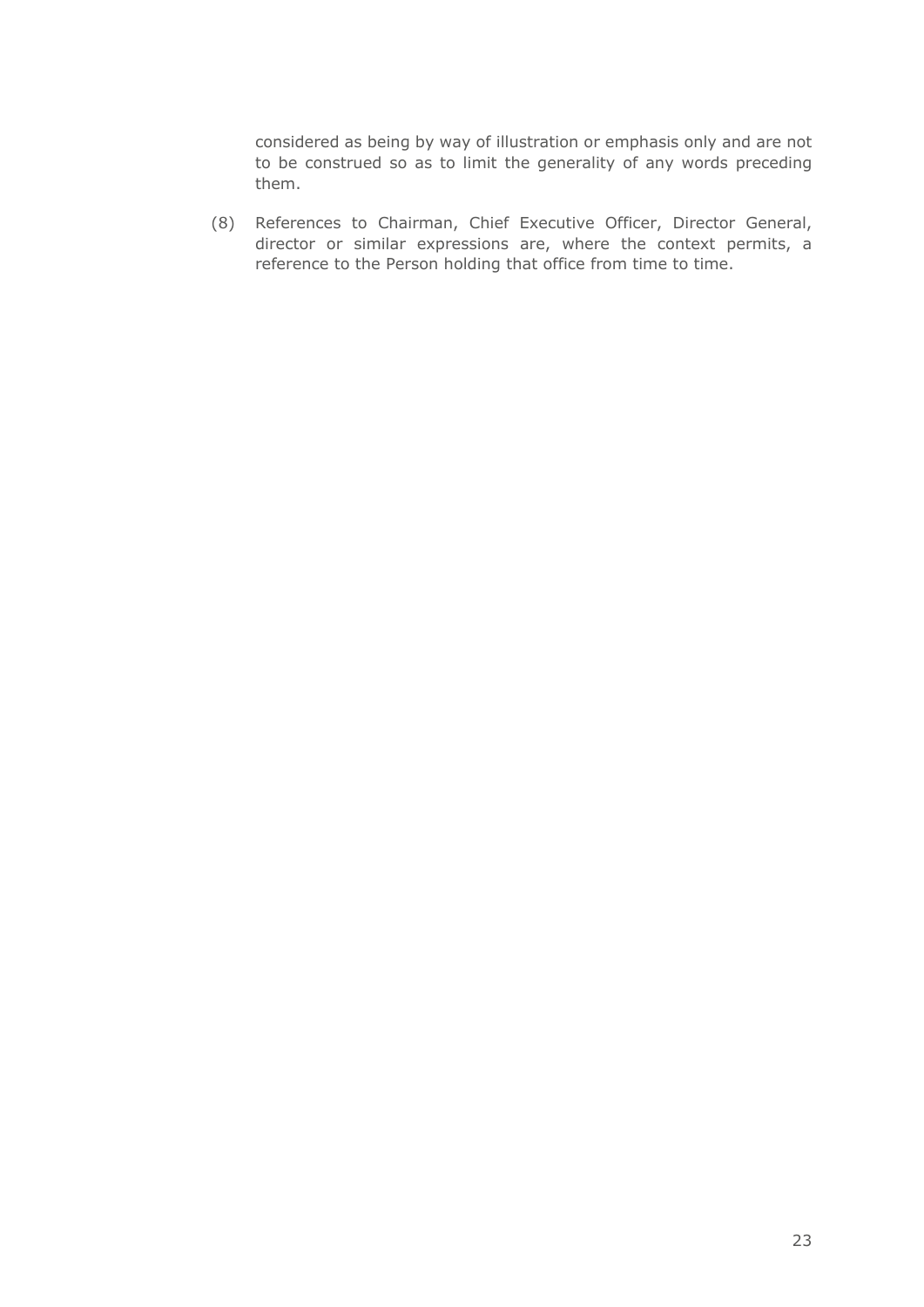# ARTICLE 28 – DEFINITIONS

The following words and phrases shall where the context permits have the meanings shown against each of them:

| <b>Applicant</b>                          | a Person submitting an Application                                                                                                                                                                                                                                                                                                                                                                                                                                                                       |
|-------------------------------------------|----------------------------------------------------------------------------------------------------------------------------------------------------------------------------------------------------------------------------------------------------------------------------------------------------------------------------------------------------------------------------------------------------------------------------------------------------------------------------------------------------------|
| <b>Application</b>                        | an application:<br>(A) for a Licence or variation or withdrawal of a<br>Licence under Part 4 of these Regulations;<br>(B) for an approval of a Person to undertake a<br>specified function under Rules made under these<br>Regulations including the appointment of a Person<br>as a Key Person or Interest Holder; or<br>(C) for Guidance or a waiver (or revocation or<br>variation of a waiver) of Rules as the context<br>requires                                                                   |
| <b>Authorised Firm</b>                    | a body corporate, partnership or unincorporated<br>association which has been granted and continues to<br>hold an Authorisation granted by the Regulatory<br>Authority                                                                                                                                                                                                                                                                                                                                   |
| <b>Board</b>                              | the Board of Directors of the QFC Authority                                                                                                                                                                                                                                                                                                                                                                                                                                                              |
| <b>Companies</b><br><b>Regulations</b>    | Regulations enacted or to be enacted by the Minister<br>pursuant to the QFC Law relating to the incorporation<br>of Companies and related requirements<br>and<br>procedures                                                                                                                                                                                                                                                                                                                              |
| <b>Confidential</b><br><b>Information</b> | information of a confidential nature received by the<br>QFC Authority in the exercise of its functions other than<br>information:<br>(A) which was, prior to such receipt, in the public<br>domain or which has come into the public domain<br>other than as a result of a contravention of Article<br>16;<br>(B) is a summary, collation, redaction or statistical<br>representation or analysis of information from<br>which it is not possible to ascertain that it relates<br>to a particular Person |
| <b>Council of</b><br><b>Ministers</b>     | the Council of Ministers of the State                                                                                                                                                                                                                                                                                                                                                                                                                                                                    |
| <b>CRO</b>                                | the Companies Registration Office established pursuant<br>to Article 7 of the QFC Law                                                                                                                                                                                                                                                                                                                                                                                                                    |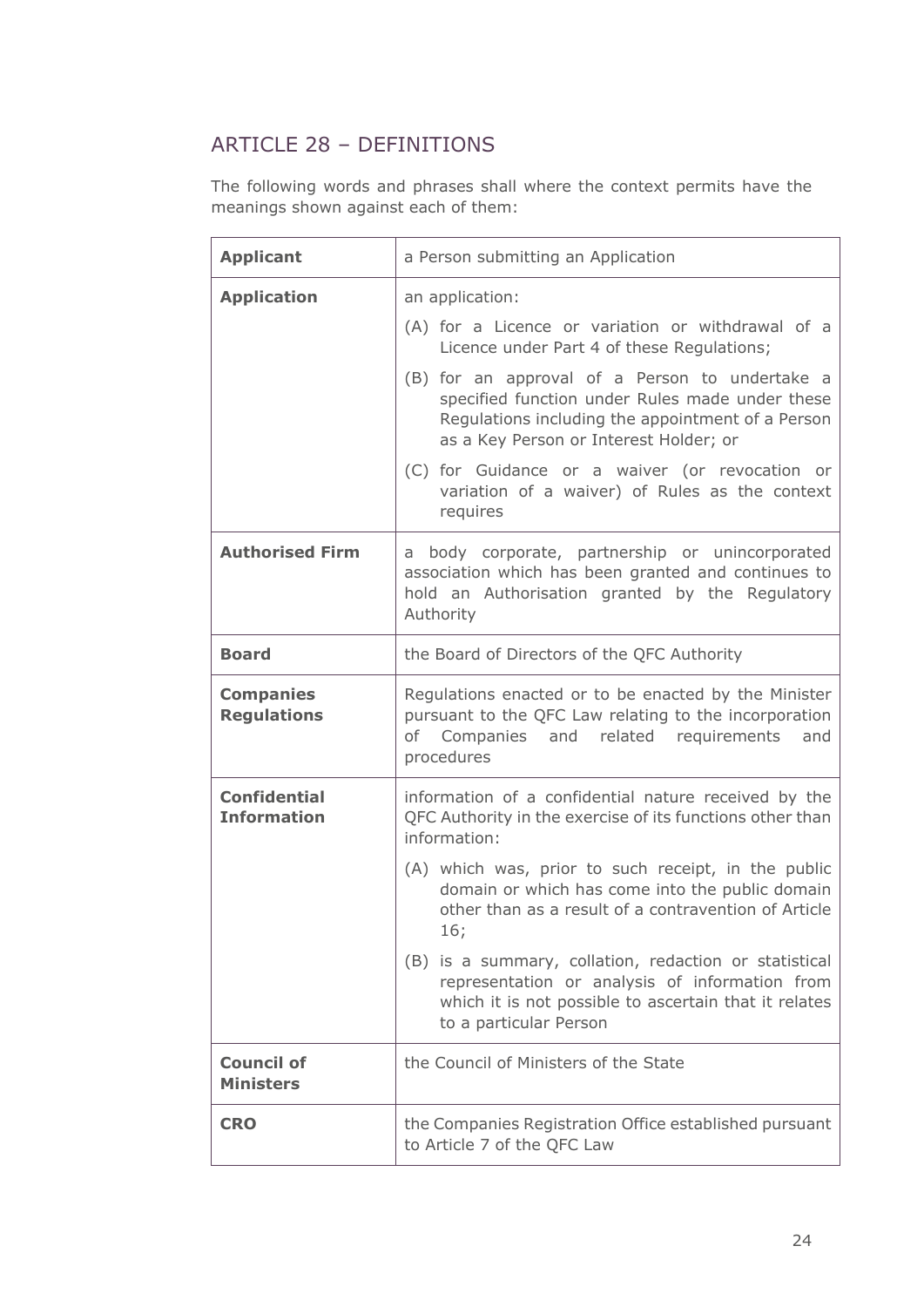| <b>Data Protection</b><br><b>Regulations</b> | Regulations enacted or to be enacted by the Minister<br>pursuant to the QFC Law relating to the incorporation<br>of Companies and related requirements<br>and<br>procedures processing of personal data in the QFC |
|----------------------------------------------|--------------------------------------------------------------------------------------------------------------------------------------------------------------------------------------------------------------------|
| <b>Director General</b>                      | the Director General of the QFC Authority                                                                                                                                                                          |
| <b>Employment</b><br><b>Regulations</b>      | Regulations enacted or to be enacted by the Minister<br>pursuant to the QFC Law relating to employers and<br>employees in the QFC                                                                                  |
| <b>Entity</b>                                | a body corporate or partnership or un-incorporated<br>association carrying on a trade or business with a view<br>to profit                                                                                         |
| <b>Establishment</b>                         | the head office, a branch or permanent place of<br>business of an Entity                                                                                                                                           |
| Guidance                                     | guidance issued, or to be issued, by the QFC Authority<br>under Article 14                                                                                                                                         |
| <b>Immigration</b><br><b>Regulations</b>     | Regulations enacted or to be enacted by the Minister<br>pursuant to the QFC Law relating to the entry into the<br>State and sponsorship of Persons in the QFC                                                      |
| <b>Interest Holder</b>                       | has the meaning given in QFCA Rule 13.3                                                                                                                                                                            |
| <b>Key Person</b>                            | has the meaning given in QFCA Rule 13.3                                                                                                                                                                            |
| <b>Licence</b>                               | a licence, approval or authorisation to operate in the<br>QFC issued by the QFC Authority pursuant to Article<br>11.1 of the QFC Law                                                                               |
| <b>Licensed Firm</b>                         | a body corporate, partnership or unincorporated<br>association which has been granted and continues to<br>hold a Licence granted by the QFC Authority                                                              |
| <b>LLP Regulations</b>                       | Regulations enacted or to be enacted by the Minister<br>pursuant to the QFC Law relating to the incorporation<br>of Limited Liability Partnerships and related<br>requirements and procedures                      |
| <b>Minister</b>                              | the Minister of Economy and Commerce of the State                                                                                                                                                                  |
| <b>Permitted</b><br><b>Activities</b>        | the activities listed in Schedule 3 of the QFC Law or<br>designated by the Council of Ministers under Article<br>10(1) of the QFC Law                                                                              |
| Person                                       | includes a natural or legal person, body corporate, or<br>body unincorporate, including a branch, company,                                                                                                         |